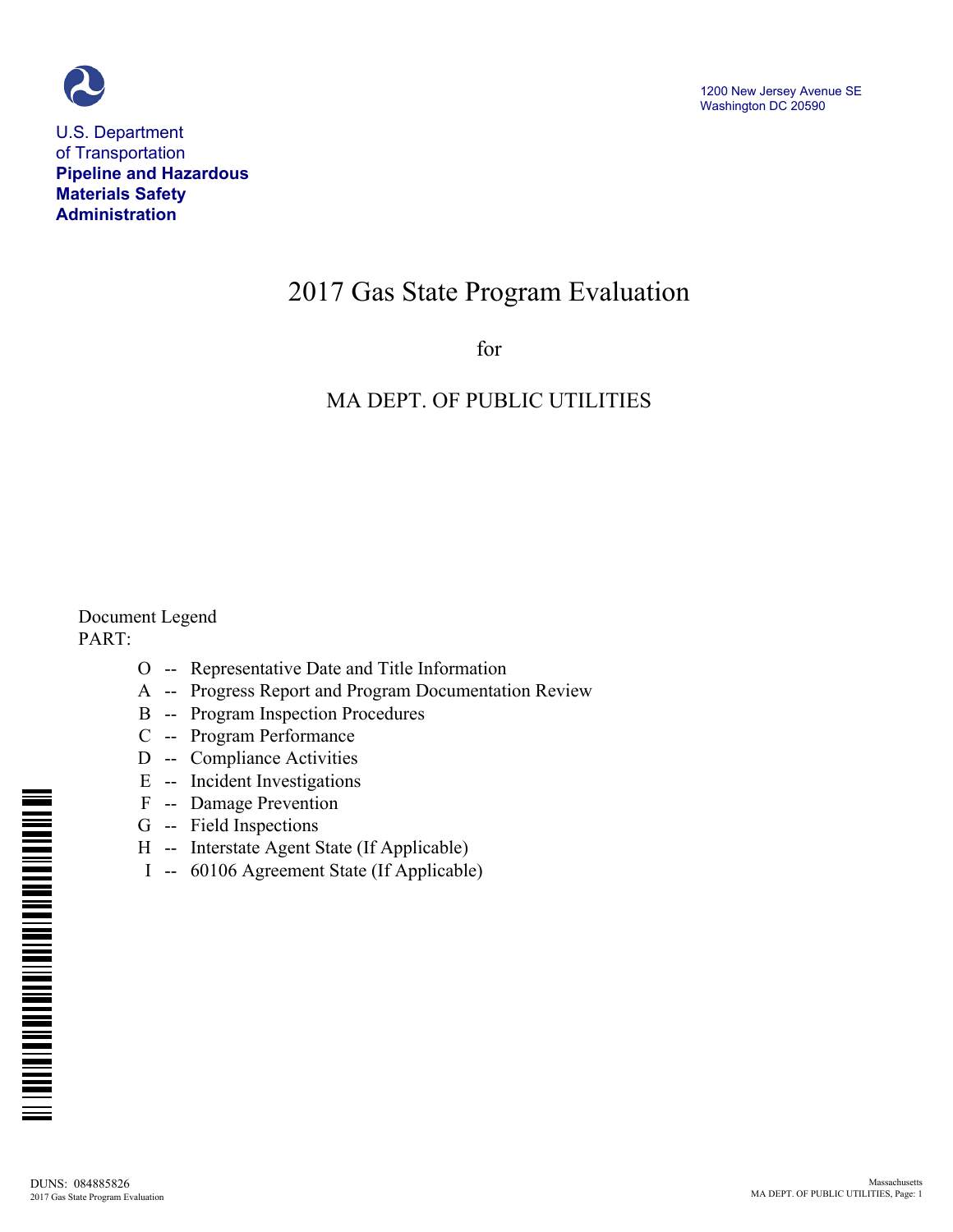## 2017 Gas State Program Evaluation -- CY 2017

Gas

| <b>State Agency: Massachusetts</b>            |                                                                                            | <b>Rating:</b> |                                                 |
|-----------------------------------------------|--------------------------------------------------------------------------------------------|----------------|-------------------------------------------------|
| <b>Agency Status:</b>                         |                                                                                            |                | 60105(a): Yes 60106(a): No Interstate Agent: No |
| <b>Date of Visit: 08/27/2018 - 08/30/2018</b> |                                                                                            |                |                                                 |
|                                               | Agency Representative: Richard Wallace, Director, Pipeline Engineering and Safety Division |                |                                                 |
|                                               | Phillip Denton, Senior Engineer, Pipeline Engineering and Safety Division                  |                |                                                 |
|                                               | <b>PHMSA Representative:</b> David Lykken, Transportation Specialist                       |                |                                                 |
|                                               | Commission Chairman to whom follow up letter is to be sent:                                |                |                                                 |
| Name/Title:                                   | Angela M. O'Connor, Chairman                                                               |                |                                                 |
| Agency:                                       | Massachusetts Department of Public Utilities                                               |                |                                                 |
| <b>Address:</b>                               | One South Street                                                                           |                |                                                 |
| City/State/Zip:                               | Boston, MA 02110                                                                           |                |                                                 |

#### **INSTRUCTIONS:**

Complete this evaluation in accordance with the Procedures for Evaluating State Pipeline Safety Program. The evaluation should generally reflect state program performance during CY 2017 (not the status of performance at the time of the evaluation). All items for which criteria have not been established should be answered based on the PHMSA representative's judgment. A deficiency in any one part of a multiple part question should be scored as needs improvement. Determine the answer to the question then select the appropriate point value. If a state receives less then the maximum points, include a brief explanation in the space provided for general comments/regional observations. If a question is not applicable to a state, select NA. Please ensure all responses are COMPLETE and ACCURATE, and OBJECTIVELY reflect state program performance. Increasing emphasis is being placed on performance. This evaluation together with selected factors reported in the state's annual progress report attachments provide the basis for determining the state's pipeline safety grant allocation.

### **Field Inspection (PART G):**

The field inspection form used will allow different areas of emphasis to be considered for each question. Question 13 is provided for scoring field observation areas. In completing PART G, the PHMSA representative should include a written summary which thoroughly documents the inspection.

#### **Scoring Summary**

| <b>PARTS</b>        |                                                  | <b>Possible Points Points Scored</b> |      |
|---------------------|--------------------------------------------------|--------------------------------------|------|
| A                   | Progress Report and Program Documentation Review |                                      |      |
| B                   | Program Inspection Procedures                    |                                      |      |
|                     | Program Performance                              | 48                                   | 46   |
| D                   | <b>Compliance Activities</b>                     |                                      |      |
| E                   | Incident Investigations                          |                                      |      |
|                     | Damage Prevention                                |                                      |      |
| G                   | Field Inspections                                |                                      |      |
| H                   | Interstate Agent State (If Applicable)           |                                      |      |
|                     | 60106 Agreement State (If Applicable)            |                                      |      |
| <b>TOTALS</b>       |                                                  | 115                                  | 112  |
| <b>State Rating</b> |                                                  |                                      | 97.4 |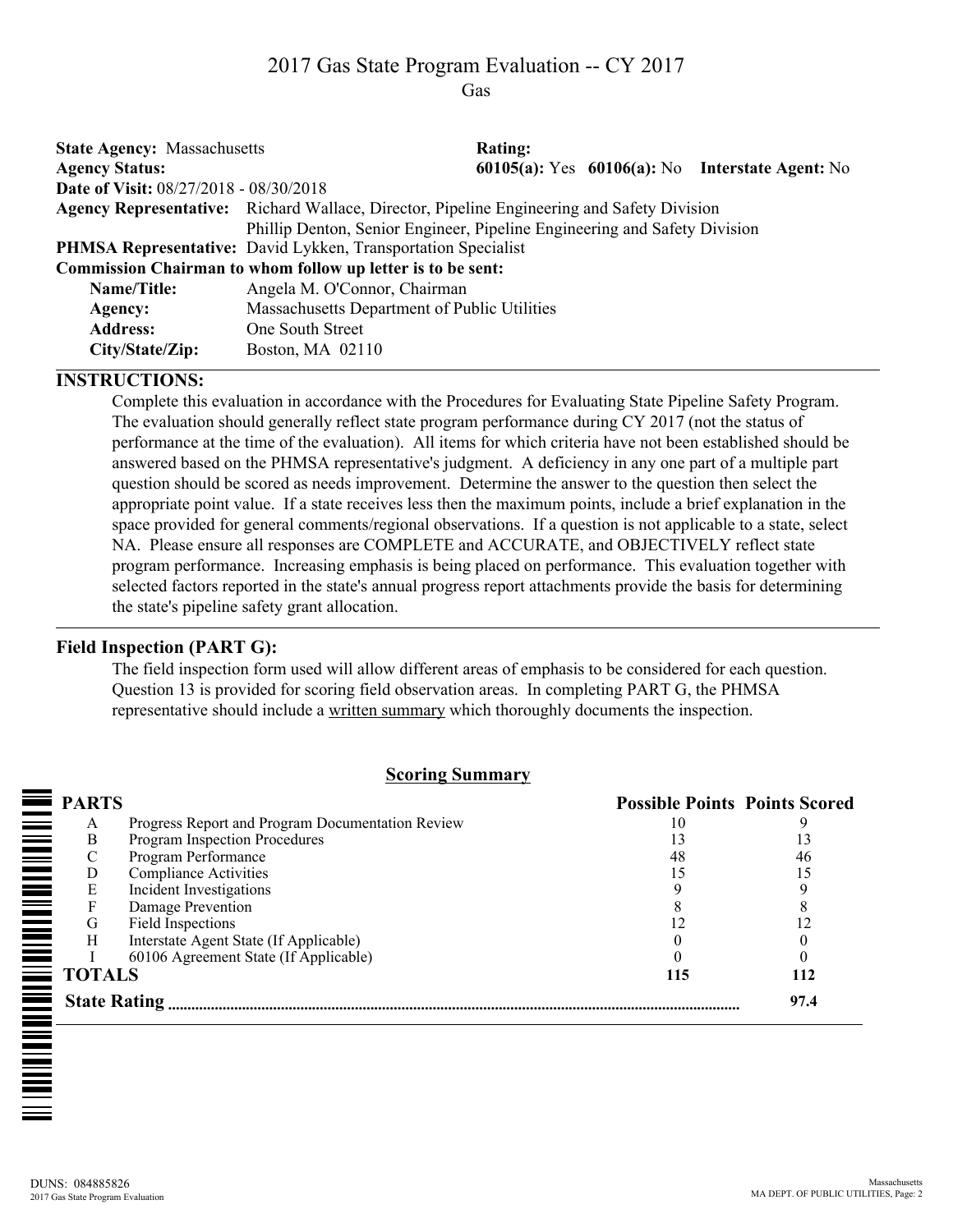|   | <b>PART A - Progress Report and Program Documentation</b><br><b>Review</b>                                                                            | Points(MAX) | <b>Score</b> |  |
|---|-------------------------------------------------------------------------------------------------------------------------------------------------------|-------------|--------------|--|
| 1 | Accuracy of Jurisdictional Authority and Operator/Inspection Units Data - Progress<br>Report Attachment 1<br>$Yes = 1 No = 0 Needs Important = .5$    |             |              |  |
|   | Evaluator Notes:                                                                                                                                      |             |              |  |
|   | No issues noted. Operator/unit information aligns with data provided under attachment three of the PR.                                                |             |              |  |
| 2 | Review of Inspection Days for accuracy - Progress Report Attachment 2<br>$Yes = 1 No = 0 Needs Important = .5$                                        |             |              |  |
|   | Evaluator Notes:                                                                                                                                      |             |              |  |
|   | Field days appear to correspond with inspection reports reviewed. Total number of inspection days in CY2017 were 1065.65.                             |             |              |  |
| 3 | Accuracy verification of Operators and Operators Inspection Units in State - Progress<br>Report Attachment 3<br>$Yes = 1 No = 0 Needs Important = .5$ |             |              |  |
|   | <b>Evaluator Notes:</b>                                                                                                                               |             |              |  |
|   | Appears to be accurate. Corresponds with information located in PDM. No issues noted.                                                                 |             |              |  |
|   |                                                                                                                                                       |             |              |  |

One reportable in CY2017 (NRC#1200871). Incident date 12/31/2017. Not listed in Attachment 4 of Progress Report. The

Yes. The program has fully implemented it's new Pipeline Data Management System. Inspection records prior to CY2016

No. One point deducted for inaccurate Inspector Qualification Category entries. Revised PR submitted on 5/30/2018.

**5** Accuracy verification of Compliance Activities - Progress Report Attachment 5 1

**4** Were all federally reportable incident reports listed and information correct? - Progress

program may show it as the following year per the Evaluator Guidance.

Numbers appear to match the program's inspection database information.

**6** Were pipeline program files well-organized and accessible? - Progress Report

**7** Was employee listing and completed training accurate and complete? - Progress Report

**8** Verification of Part 192,193,198,199 Rules and Amendments - Progress Report

Automatic adoption of CFR 49, Part 192.00 via MA Statute 220 CMR 69.00 upon their effective dates.

Report Attachment 4

Attachment 6

Attachment 7

Attachment 8

Corrected PR posted on 6/11/2018.

primarily paper files.

Evaluator Notes:

Evaluator Notes:

Evaluator Notes:

Evaluator Notes:

Evaluator Notes:

 $Yes = 1 No = 0 Needs Important = .5$ 

 $Yes = 1 No = 0 Needs Important = .5$ 

 $Yes = 2 No = 0 Needs Important = 1$ 

 $Yes = 1 No = 0 Needs Important = .5$ 

 $Yes = 1 No = 0 Needs Important = .5$ 

```
III INITIATIV INITIATIV INITIATIV III
```
1 1

2 2

1 0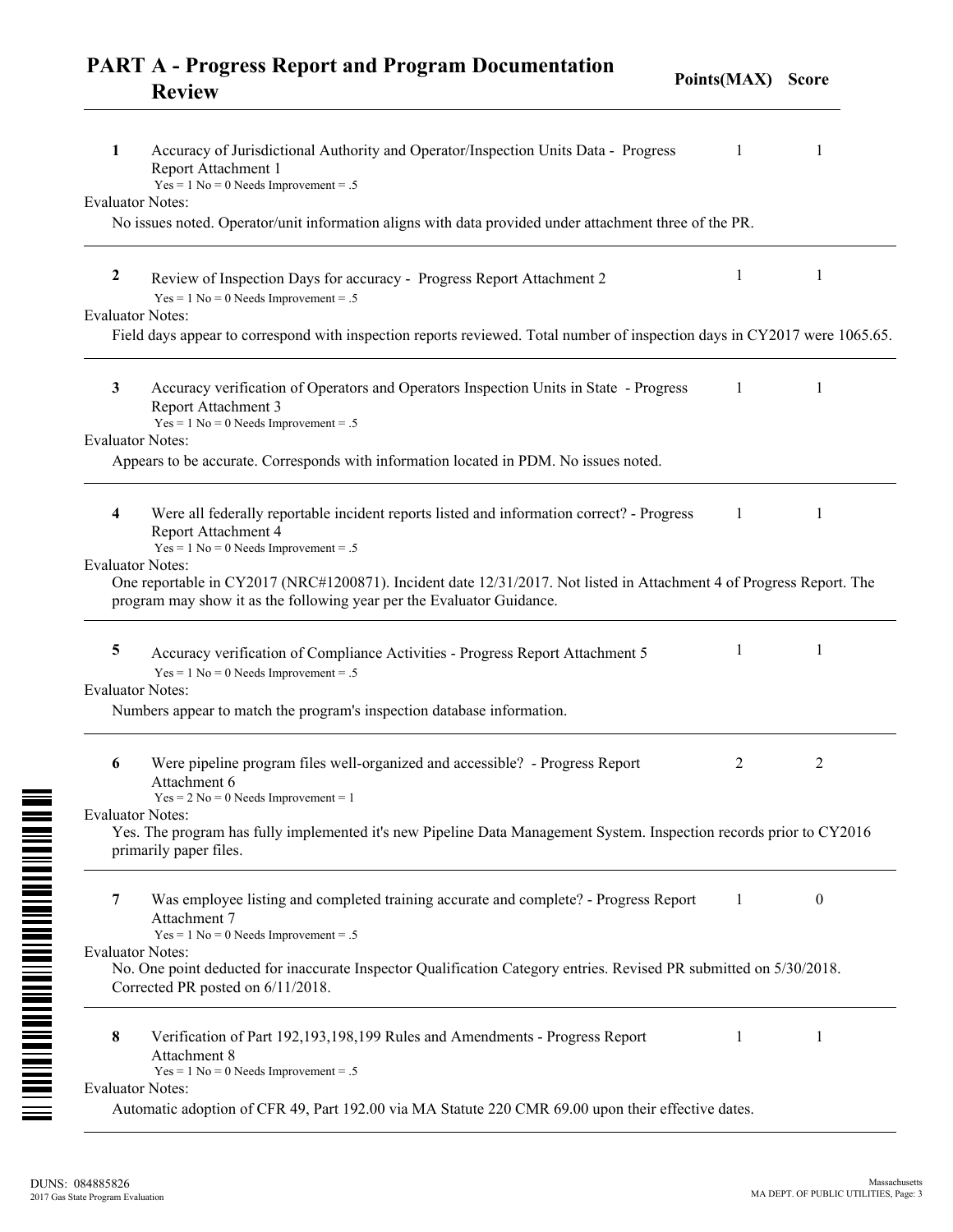**9** List of Planned Performance - Did state describe accomplishments on Progress Report in detail - Progress Report Attachment 10 1 1  $Yes = 1 No = 0 Needs Important = .5$ 

Evaluator Notes:

Yes. The program was successful in hiring a full time Division Auditor to conduct risk analysis, develop meaningful metrics and statistical reports using pipeline data. Information gathered is incorporated into the program's Risk Based Prioritization Model noted below. 2. Finalized and issued an enhanced set of general inspection procedures to support inspection activities and inspector training. 3. Developed and "calibrated" the risk-based models for both distribution and transmission systems. 4. Issued a risk-based inspection work plan targeting both federal and state mandated programs, as well as other field and compliance follow-up inspections/audits.

**10** General Comments: Info OnlyInfo Only

 Info Only = No Points Evaluator Notes:

> Question A7. One point deducted for inaccurate Inspector Qualification Category entry. Revised PR submitted on 5/30/2018. Corrected PR posted on 6/11/2018.

> > Total points scored for this section: 9 Total possible points for this section: 10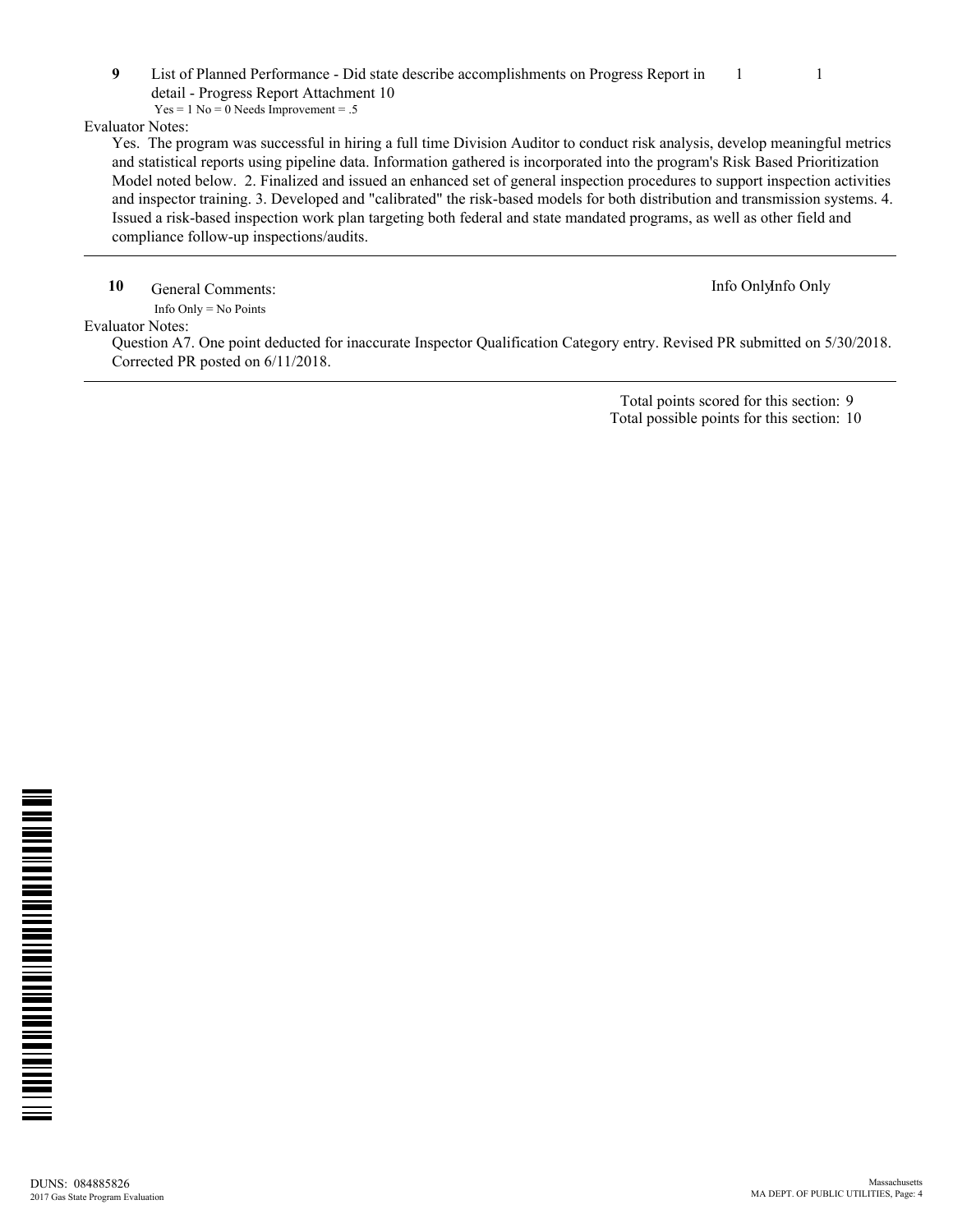| 1                       | Standard Inspection procedures should give guidance to state inspectors that insure<br>consistency in all inspections conducted by the state? The following elements should be<br>addressed at a minimum - pre-inspection activities, inspection activities, post-inspection<br>activities.                                                    | $\overline{2}$ | 2                                                      |
|-------------------------|------------------------------------------------------------------------------------------------------------------------------------------------------------------------------------------------------------------------------------------------------------------------------------------------------------------------------------------------|----------------|--------------------------------------------------------|
| <b>Evaluator Notes:</b> | $Yes = 2 No = 0 Needs Improvement = 1$<br>General Inspection Procedures covered in MADPU's General Inspection, Enforcement & Incident Investigation Procedures<br>Manual. Revision 3 dated 3/26/2018. Sections 7.0 Inspection Responsibilities and Planning Requirements; Section 8.0                                                          |                |                                                        |
|                         | Annual Inspection Work plans; Section 9.0 Conducting Pipeline Inspections; 9.21 Standard Inspections.                                                                                                                                                                                                                                          |                |                                                        |
| $\mathbf{2}$            | IMP and DIMP Inspection procedures should give guidance to state inspectors that insure<br>consistency in all inspections conducted by the state? The following elements should be<br>addressed at a minimum - pre-inspection activities, inspection activities, post-inspection<br>activities.<br>$Yes = 1 No = 0 Needs Important = .5$       | $\mathbf{1}$   | 1                                                      |
| <b>Evaluator Notes:</b> |                                                                                                                                                                                                                                                                                                                                                |                |                                                        |
|                         | Section 9.28 "Integrity Management for Intrastate Gas Transmission Inspections" and Section 9.29 "DIMP Inspections".                                                                                                                                                                                                                           |                |                                                        |
| 3                       | OQ Inspection procedures should give guidance to state inspectors that insure<br>consistency in all inspections conducted by the state? The following elements should be<br>addressed at a minimum - pre-inspection activities, inspection activities, post-inspection<br>activities.<br>$Yes = 1 No = 0 Needs Important = .5$                 | 1              | 1                                                      |
| <b>Evaluator Notes:</b> |                                                                                                                                                                                                                                                                                                                                                |                |                                                        |
|                         | No changes. Section 9.25 Operator Qualification Inspections.                                                                                                                                                                                                                                                                                   |                |                                                        |
| 4                       | Damage Prevention Inspection procedures should give guidance to state inspectors that<br>insure consistency in all inspections conducted by the state? The following elements<br>should be addressed at a minimum - pre-inspection activities, inspection activities, post-<br>inspection activities.<br>$Yes = 1 No = 0 Needs Important = .5$ | 1              | 1                                                      |
| <b>Evaluator Notes:</b> |                                                                                                                                                                                                                                                                                                                                                |                |                                                        |
|                         | Section 9.27 Damage Prevention Activities: Inspection and Enforcement. All elements addressed. Frequencies covered under                                                                                                                                                                                                                       |                |                                                        |
|                         | 7.5.1 Compliance Inspections.                                                                                                                                                                                                                                                                                                                  |                |                                                        |
| 5                       | Any operator training conducted should be outlined and appropriately documented as<br>needed.<br>$Yes = 1 No = 0 Needs Important = .5$                                                                                                                                                                                                         |                |                                                        |
| Evaluator Notes:        |                                                                                                                                                                                                                                                                                                                                                |                |                                                        |
|                         | Section 9.26 - On-Site Operator Training. No issues noted.                                                                                                                                                                                                                                                                                     |                |                                                        |
| 6                       | Construction Inspection procedures should give guidance to state inspectors that insure<br>consistency in all inspections conducted by the state? The following elements should be<br>addressed at a minimum - pre-inspection activities, inspection activities, post-inspection<br>activities.                                                | 1              | 1                                                      |
| <b>Evaluator Notes:</b> | $Yes = 1 No = 0 Needs Important = .5$                                                                                                                                                                                                                                                                                                          |                |                                                        |
|                         | No issues. Section 9.24 of the procedures manual.                                                                                                                                                                                                                                                                                              |                |                                                        |
| 7                       | Does inspection plan address inspection priorities of each operator, and if necessary each<br>unit, based on the following elements?                                                                                                                                                                                                           | 6              | 6                                                      |
|                         | $Yes = 6 No = 0 Needs Important = 1-5$                                                                                                                                                                                                                                                                                                         |                | Needs                                                  |
|                         | Length of time since last inspection (Within five year interval)<br>a.                                                                                                                                                                                                                                                                         | Yes $\odot$    | No $($<br>Improvement                                  |
| 34885826<br>m Eveluetic |                                                                                                                                                                                                                                                                                                                                                |                | Massachusetts<br>MA DEPT. OF PUBLIC UTILITIES, Page: 5 |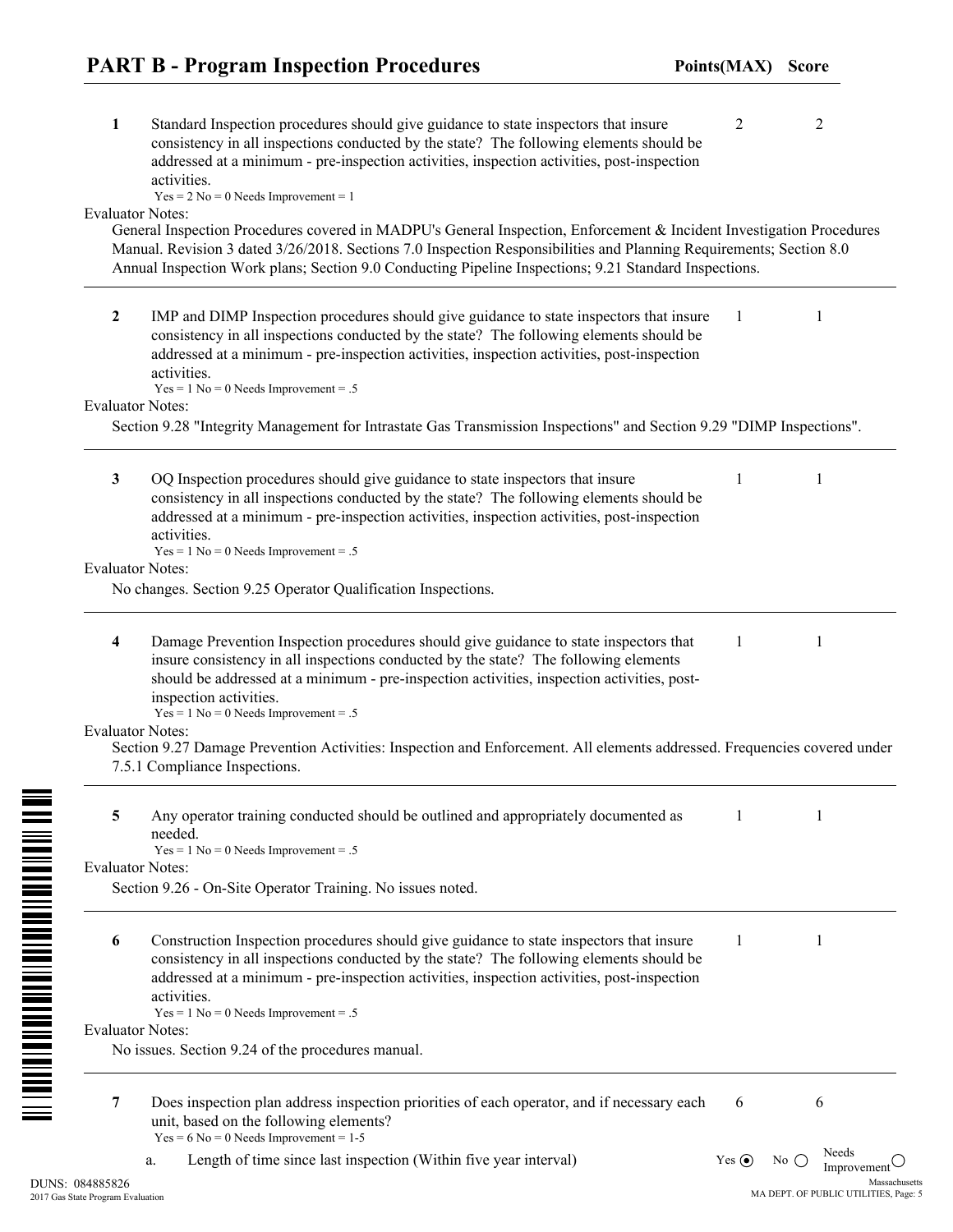|                         | b.             | Operating history of operator/unit and/or location (includes leakage, incident and<br>compliance activities)                                                                                                    | Yes $\odot$ | No $\bigcirc$ | Needs<br>Improvement $\cup$ |
|-------------------------|----------------|-----------------------------------------------------------------------------------------------------------------------------------------------------------------------------------------------------------------|-------------|---------------|-----------------------------|
|                         | $\mathbf{c}$ . | Type of activity being undertaken by operators (i.e. construction)                                                                                                                                              | Yes $\odot$ | No $\bigcirc$ | Needs<br>Improvement        |
|                         | d.             | Locations of operators inspection units being inspected - (HCA's, Geographic<br>areas, Population Density, etc)                                                                                                 | Yes $\odot$ | No $\bigcap$  | Needs<br>Improvement        |
|                         | e.             | Process to identify high-risk inspection units that includes all threats - (Excavation<br>Damage, Corrosion, Natural Forces, Outside Forces, Material and Welds, Equipment,<br>Operators and any Other Factors) | Yes $\odot$ | No $\bigcap$  | Needs<br>Improvement        |
|                         |                | Are inspection units broken down appropriately?                                                                                                                                                                 | Yes $\odot$ | No $\bigcirc$ | Needs                       |
| <b>Evaluator Notes:</b> |                |                                                                                                                                                                                                                 |             |               |                             |

Yes. a thru f covered under Sections 7.6 of the written procedures.

As noted during last year evaluation the program chose to develop two separate risk models (Transmission and Distribution) in order to ensure that the risk data/factors were properly validated for each model. The models have since been merged successfully into one that covers both types of systems.

**8** General Comments: **Info Onlyinfo Only** 

 Info Only = No Points Evaluator Notes:

No point deductions identified for Part B.

Total points scored for this section: 13

Total possible points for this section: 13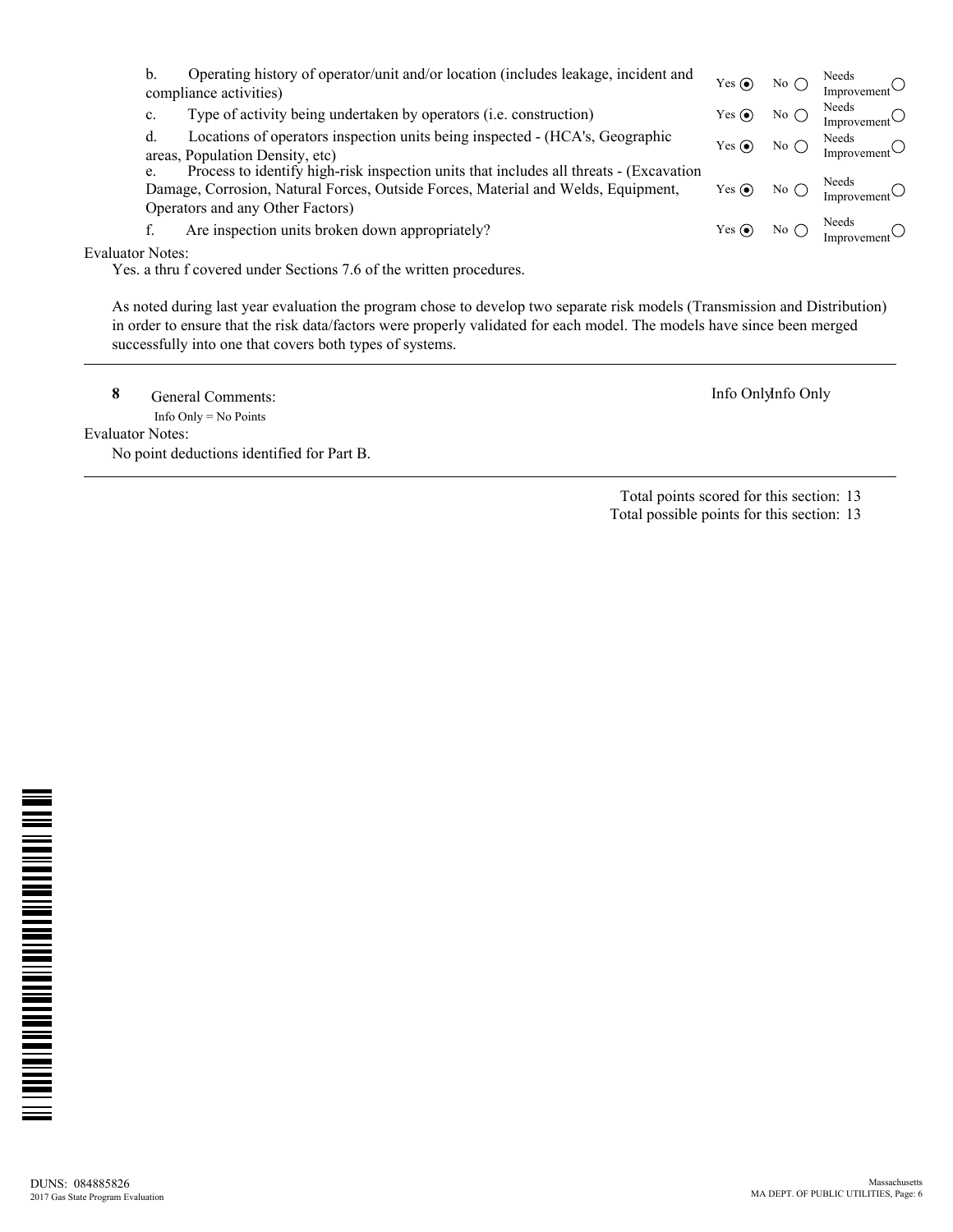**1** Was ratio of Total Inspection person-days to total person days acceptable? (Director of State Programs may modify with just cause) Chapter 4.3 5 5  $Yes = 5 No = 0$ A. Total Inspection Person Days (Attachment 2): 1065.65

B. Total Inspection Person Days Charged to the Program (220 X Inspection Person Years) (Attachment 7):  $220 \text{ X } 7.72 = 1697.67$ Ratio: A / B  $1065.65 / 1697.67 = 0.63$ If Ratio  $\ge$  = 0.38 Then Points = 5, If Ratio < 0.38 Then Points = 0 Points  $= 5$ 

#### Evaluator Notes:

Yes. No issues noted. The total number of inspection days exceeded the minimum number required for CY2017.

| $\mathbf{2}$            | Has each inspector and program manager fulfilled the T Q Training Requirements? (See<br>Guidelines Appendix C for requirements) Chapter 4.4<br>$Yes = 5 No = 0$ Needs Improvement = 1-4                                                     | 5             | 4                                                        |  |
|-------------------------|---------------------------------------------------------------------------------------------------------------------------------------------------------------------------------------------------------------------------------------------|---------------|----------------------------------------------------------|--|
|                         | Completion of Required OQ Training before conducting inspection as lead?<br>a.                                                                                                                                                              | Yes $\odot$   | Needs<br>No $\bigcirc$<br>Improvement $\bigcirc$         |  |
|                         | Completion of Required DIMP*/IMP Training before conducting inspection as<br>b.<br>lead? *Effective Evaluation CY2013                                                                                                                       | Yes $\bigcap$ | Needs<br>No $\odot$<br>Improvement $\circlearrowleft$    |  |
|                         | Root Cause Training by at least one inspector/program manager<br>c.                                                                                                                                                                         | Yes $\odot$   | Needs<br>No $\bigcirc$<br>Improvement                    |  |
|                         | Note any outside training completed<br>d.                                                                                                                                                                                                   | Yes $\odot$   | Needs<br>No $\bigcirc$<br>Improvement $\circlearrowleft$ |  |
|                         | Verify inspector has obtained minimum qualifications to lead any applicable<br>e.<br>standard inspection as the lead inspector.<br><b>Evaluator Notes:</b>                                                                                  | Yes $\odot$   | Needs<br>No $\bigcirc$<br>Improvement $\bigcirc$         |  |
|                         | No MADPU inspectors have fully completed the training requirements for leading TIMP inspections.<br>The Senior Engineer has completed Root Cause training. Suggested that other inspectors be registered for future root cause<br>training. |               |                                                          |  |
| $\mathbf{3}$            | Did state records and discussions with state pipeline safety program manager indicate<br>adequate knowledge of PHMSA program and regulations? Chapter 4.1,8.1<br>$Yes = 2 No = 0 Needs$ Improvement = 1                                     | 2             | $\mathfrak{2}$                                           |  |
|                         | <b>Evaluator Notes:</b>                                                                                                                                                                                                                     |               |                                                          |  |
|                         | Yes. No issues noted. The PM has over 35 years of experience in pipeline safety as a Inspector and Program Manager.                                                                                                                         |               |                                                          |  |
| $\overline{\mathbf{4}}$ | Did state respond to Chairman's letter on previous evaluation within 60 days and correct<br>or address any noted deficiencies? (If necessary) Chapter 8.1<br>$Yes = 2 No = 0$ Needs Improvement = 1                                         | 2             | $\overline{2}$                                           |  |
|                         | <b>Evaluator Notes:</b>                                                                                                                                                                                                                     |               |                                                          |  |
|                         | Yes. Evaluation letter sent 9/19/2017. Chairman's response received on 11/08/2017. Concerns adressed.                                                                                                                                       |               |                                                          |  |
| 5                       | Did State conduct or participate in pipeline safety training session or seminar in Past 3<br>Years? Chapter 8.5<br>$Yes = 1 No = 0$                                                                                                         | 1             | $\mathbf{1}$                                             |  |
|                         | <b>Evaluator Notes:</b>                                                                                                                                                                                                                     |               |                                                          |  |
|                         | Yes. Last multi-state seminar held in Oct 2016. Agenda reviewed. Next scheduled for Oct 8-9, 2018.                                                                                                                                          |               |                                                          |  |
| 6                       | Did state inspect all types of operators and inspection units in accordance with time<br>intervals established in written procedures? Chapter 5.1<br>$Yes = 5 No = 0 Needs Improvement = 1-4$                                               | 5             | 5                                                        |  |

<u>n inini alimni mini alimni mini m</u>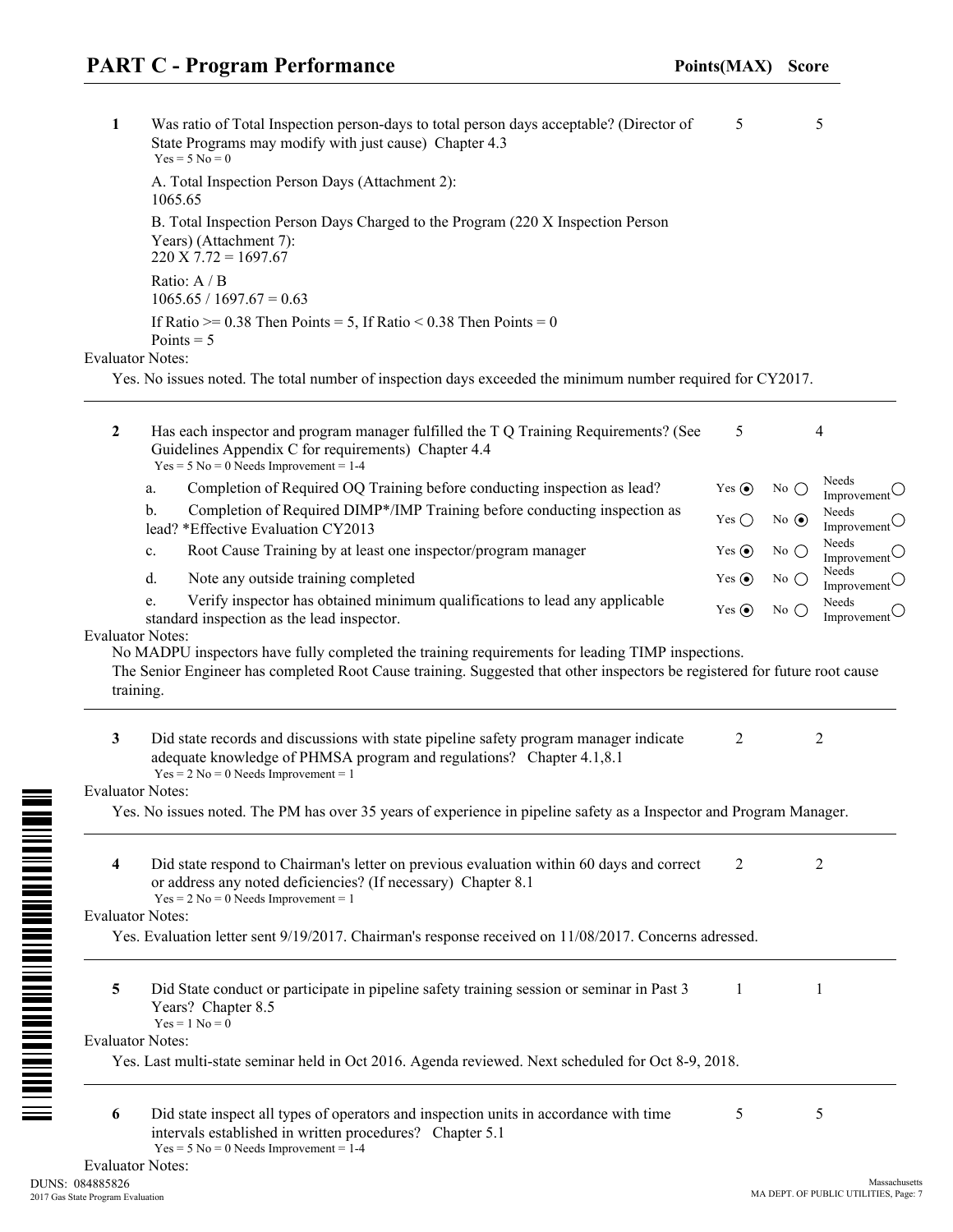Yes. Concerns noted. A comprehensive Inspection Work Plan and Progress Report tracker was implemented in 2016 to ensure adequate coverage and meet established time intervals, however due to attrition of inspection staff in 2017/18, the program is now at risk of not meeting certain time intervals going forward. The program will likely have to make some risk based decisions causing some operator/units to slip past their established time intervals. At the time of this evaluation only two inspectors are available to perform inspections. The program is taking steps to fill vacant positions.

| 7         | Did inspection form(s) cover all applicable code requirements addressed on Federal<br>Inspection form(s)? Did State complete all applicable portions of inspection forms?<br>Chapter 5.1                                                                                                                                                                                                                        | 2 | 2 |  |
|-----------|-----------------------------------------------------------------------------------------------------------------------------------------------------------------------------------------------------------------------------------------------------------------------------------------------------------------------------------------------------------------------------------------------------------------|---|---|--|
|           | $Yes = 2 No = 0 Needs Important = 1$                                                                                                                                                                                                                                                                                                                                                                            |   |   |  |
|           | <b>Evaluator Notes:</b><br>Yes, as noted during last years evaluation, PHMSA form questions are uploaded into the MA pipeline safety database where<br>inspection staff then complete inspection results. Program Assistant Director and Admin staff responsible for ensuring that                                                                                                                              |   |   |  |
|           | inspection form content is kept up to date. Form Directory created to track form and form sub-section content inventory. The                                                                                                                                                                                                                                                                                    |   |   |  |
|           | program is looking to possibly move to the IA for conducting future inspections.                                                                                                                                                                                                                                                                                                                                |   |   |  |
|           |                                                                                                                                                                                                                                                                                                                                                                                                                 |   |   |  |
| 8         | Did the state review operator procedures for determining if exposed cast iron pipe was<br>examined for evidence of graphitization and if necessary remedial action was taken?<br>(NTSB) Chapter 5.1<br>$Yes = 1 No = 0$                                                                                                                                                                                         | 1 | 1 |  |
|           | <b>Evaluator Notes:</b>                                                                                                                                                                                                                                                                                                                                                                                         |   |   |  |
|           | Yes. MA-DPU Form - Standard Comprehensive Cast Iron inspection form.                                                                                                                                                                                                                                                                                                                                            |   |   |  |
|           |                                                                                                                                                                                                                                                                                                                                                                                                                 |   |   |  |
| 9         | Did the state review operator procedures for surveillance of cast iron pipelines, including<br>appropriate action resulting from tracking circumferential cracking failures, study of<br>leakage history, or other unusual operating maintenance condition? (Note: See GPTC<br>Appendix G-18 for guidance) (NTSB) Chapter 5.1<br>$Yes = 1 No = 0$                                                               | 1 | 1 |  |
|           | <b>Evaluator Notes:</b>                                                                                                                                                                                                                                                                                                                                                                                         |   |   |  |
|           | Yes. Operators required to conduct "Winter Surveys, provide regular operator updates and submit quarterly leak and status                                                                                                                                                                                                                                                                                       |   |   |  |
|           | reports to the MA-DPU. Data Analyst position reviews and monitor reports, identify trends and incorporate results into new                                                                                                                                                                                                                                                                                      |   |   |  |
|           | risk model.                                                                                                                                                                                                                                                                                                                                                                                                     |   |   |  |
|           |                                                                                                                                                                                                                                                                                                                                                                                                                 |   |   |  |
| <b>10</b> | Did the state review operator emergency response procedures for leaks caused by<br>excavation damage near buildings and determine whether the procedures adequately<br>address the possibility of multiple leaks and underground migration of gas into nearby<br>buildings Refer to 4/12/01 letter from PHMSA in response to NTSB recommendation<br>P-00-20 and P-00-21? (NTSB) Chapter 5.1<br>$Yes = 1 No = 0$ | 1 | 1 |  |
|           | <b>Evaluator Notes:</b>                                                                                                                                                                                                                                                                                                                                                                                         |   |   |  |
|           | Yes. Inspection Form Type: Standard Comprehensive Sub-Type: Operation and Maintenance                                                                                                                                                                                                                                                                                                                           |   |   |  |
|           |                                                                                                                                                                                                                                                                                                                                                                                                                 |   |   |  |
| 11        | Did the state review operator records of previous accidents and failures including<br>reported third party damage and leak response to ensure appropriate operator response as<br>required by 192.617? Chapter 5.1<br>$Yes = 1 No = 0$                                                                                                                                                                          |   | 1 |  |
|           | <b>Evaluator Notes:</b>                                                                                                                                                                                                                                                                                                                                                                                         |   |   |  |
|           | Yes. Operators are to submit Incident analysis of accidents which are reviewed. Operators are also required to submit damage                                                                                                                                                                                                                                                                                    |   |   |  |
|           | reports which are also reviewed and acted on when necessary. All gas operators are required to submit various leak reports                                                                                                                                                                                                                                                                                      |   |   |  |
|           | detailing their activities. Results factored into program's risk management analysis.                                                                                                                                                                                                                                                                                                                           |   |   |  |
|           |                                                                                                                                                                                                                                                                                                                                                                                                                 |   |   |  |
| 12        | Has the state reviewed Operator Annual reports, along with Incident/Accident reports, for<br>accuracy and analyzed data for trends and operator issues?<br>$Yes = 2 No = 0 Needs Important = 1$                                                                                                                                                                                                                 | 2 | 2 |  |
|           | <b>Evaluator Notes:</b>                                                                                                                                                                                                                                                                                                                                                                                         |   |   |  |
|           | Yes. In addition, operators must file annually a "MA-DPU Addendum to Form PHMSA F7100.1-1". Tracker used to confirm<br>"DPU Filings" for the reporting year. Operators must provide copies of DOT Annual Reports, "Gate Box" (Valve                                                                                                                                                                             |   |   |  |

DUNS: 084885826 2017 Gas State Program Evaluation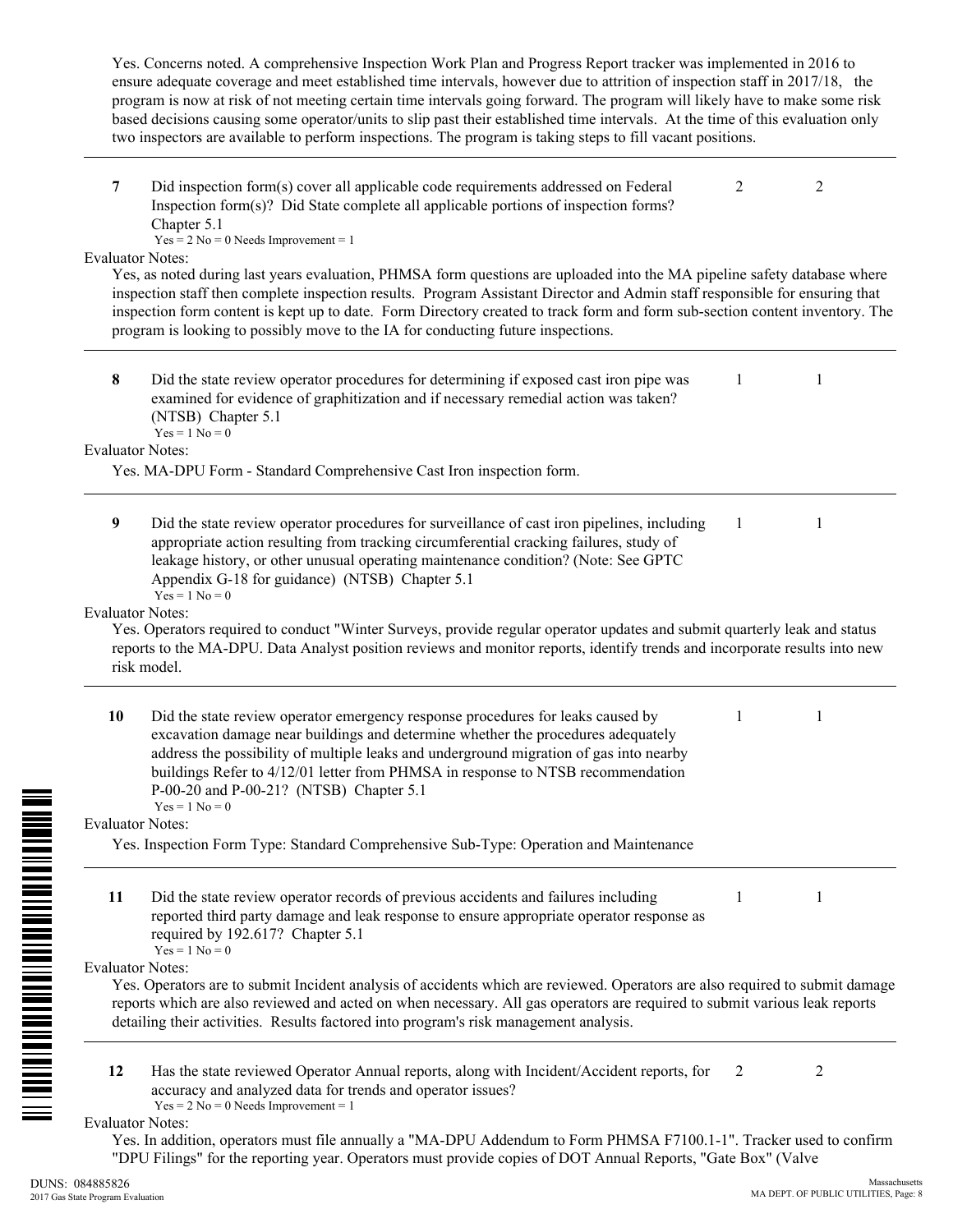inspections), CI Replacement, Inactive/Abandoned Facilities, Mechanical Fitting Failures, LNG Annual Fire Prevention, Emergency Response Plans, NMPS information. The Data Analyst is responsible for reviewing submitted information and providing analysis.

| 13 | Has state confirmed intrastate transmission operators have submitted information into<br>NPMS database along with changes made after original submission?<br>$Yes = 1 No = 0 Needs Important = .5$                                                                                                                                                                                                                                                                                                                                                                                     |   | 1              |
|----|----------------------------------------------------------------------------------------------------------------------------------------------------------------------------------------------------------------------------------------------------------------------------------------------------------------------------------------------------------------------------------------------------------------------------------------------------------------------------------------------------------------------------------------------------------------------------------------|---|----------------|
|    | <b>Evaluator Notes:</b><br>Yes. Reviewed correspondence sent out to transmission pipeline operators in CY2017 reminding them of the reporting<br>requirements.                                                                                                                                                                                                                                                                                                                                                                                                                         |   |                |
| 14 | Is the state verifying operators are conducting drug and alcohol tests as required by<br>regulations? This should include verifying positive tests are responded to in accordance<br>with program. 49 CFR 199<br>$Yes = 2 No = 0 Needs$ Improvement = 1                                                                                                                                                                                                                                                                                                                                | 2 | $\overline{2}$ |
|    | <b>Evaluator Notes:</b>                                                                                                                                                                                                                                                                                                                                                                                                                                                                                                                                                                |   |                |
|    | Yes. 20 D&A inspections conducted in CY2017.                                                                                                                                                                                                                                                                                                                                                                                                                                                                                                                                           |   |                |
| 15 | Is state verifying operators OQ programs are up to date? This should include verification<br>of any plan updates and that persons performing covered tasks (including contractors) are<br>properly qualified and requalified at intervals determined in the operators plan. 49 CFR<br>192 Part N<br>$Yes = 2 No = 0 Needs Improvement = 1$                                                                                                                                                                                                                                             | 2 | 2              |
|    | <b>Evaluator Notes:</b><br>Yes. OQ inspections conducted in 2017 were a combination of written plan reviews and field verification. Inspectors also<br>observed actual operator qualification training of their workforce.                                                                                                                                                                                                                                                                                                                                                             |   |                |
| 16 | Is state verifying operator's gas transmission integrity management programs (IMP) are<br>up to date? This should include a previous review of IMP plan, along with monitoring<br>progress on operator tests and remedial actions. In addition, the review should take in to<br>account program review and updates of operators plan(s). (Are the State's largest<br>operators programs being contacted or reviewed annually? Are replies to Operator IM<br>notifications addressed? (formerly part of Question C-13)). 49 CFR 192 Subpart 0<br>$Yes = 2 No = 0 Needs Improvement = 1$ | 2 | 1              |
|    | <b>Evaluator Notes:</b><br>Repeat from last year. One-point deduction. The program does not currently have a qualified inspector to perform TIMP<br>inspections. Unable to complete next round of IM plan reviews.                                                                                                                                                                                                                                                                                                                                                                     |   |                |
| 17 | Is state verifying operator's gas distribution integrity management Programs (DIMP)?<br>This should include a review of DIMP plans, along with monitoring progress. In<br>addition, the review should take in to account program review and updates of operators<br>plan(s). (Are the State's largest operators programs being contacted or reviewed<br>annually?). 49 CFR 192 Subpart P<br>$Yes = 2 No = 0 Needs Important = 1$                                                                                                                                                       | 2 | 2              |
|    | <b>Evaluator Notes:</b><br>Yes. Conduct field verification of operator remediation activities. A lot of this conducted under construction inspections with<br>an emphasis on Cast Iron and Bare Steel replacement programs.                                                                                                                                                                                                                                                                                                                                                            |   |                |
| 18 | Is state verifying operators Public Awareness programs are up to date and being<br>followed. State should also verify operators have evaluated Public Awareness programs<br>for effectiveness as described in RP1162. PAPEI Effectiveness Inspections should be<br>conducted every four years by operators. 49 CFR 192.616<br>$Yes = 2 No = 0 Needs Important = 1$                                                                                                                                                                                                                     | 2 | 2              |
|    | <b>Evaluator Notes:</b>                                                                                                                                                                                                                                                                                                                                                                                                                                                                                                                                                                |   |                |
|    | Yes. A combination of written plan reviews and effectiveness inspection conducted in CY2017.                                                                                                                                                                                                                                                                                                                                                                                                                                                                                           |   |                |

<u>m i arman manamenti i manamenti m</u>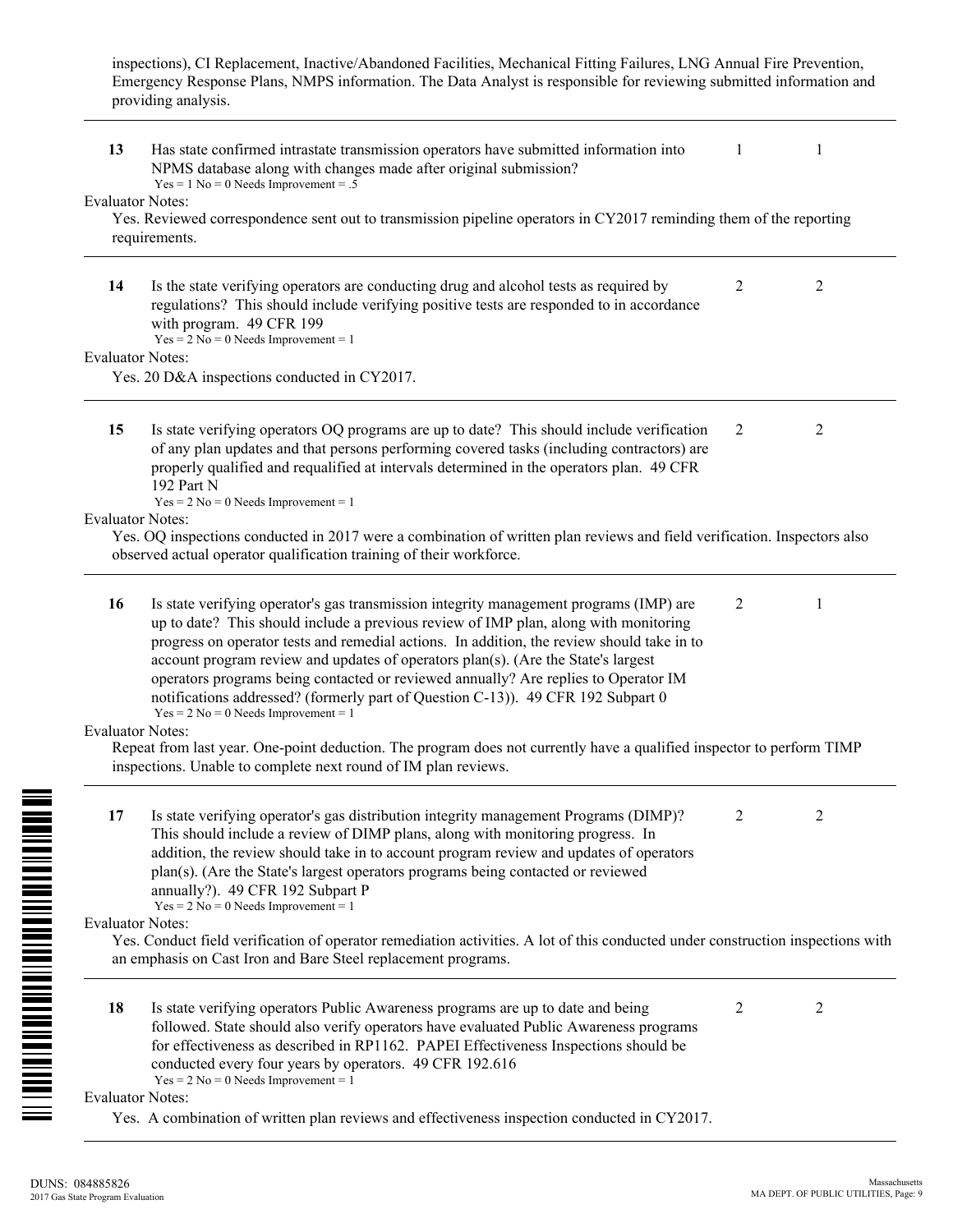|                                    | public).<br>$Yes = 1 No = 0 Needs Important = .5$                                                                                                                                                                                                                                                                                                                                                                     |             |               |                                 |
|------------------------------------|-----------------------------------------------------------------------------------------------------------------------------------------------------------------------------------------------------------------------------------------------------------------------------------------------------------------------------------------------------------------------------------------------------------------------|-------------|---------------|---------------------------------|
| <b>Evaluator Notes:</b>            | Pipeline safety information posted on MA-DPU web site. Information regarding Gas Safety, Jurisdictional Authority,<br>Pipeline Safety regulations, Incident Reports, Enforcement Data, Dig Safe information, and "Enhancement Plans/Orders"<br>detailing approved Cast Iron/Bare Steel Replacement plans. Division Director also conducts regular meetings with pipeline<br>operators to discuss issues and concerns. |             |               |                                 |
|                                    | The Pipeline Safety Trust was invited to conduct a courtesy evaluation of the MADPU's web site with recommendations for<br>improvements provided.                                                                                                                                                                                                                                                                     |             |               |                                 |
| 20                                 | Did state execute appropriate follow-up actions to Safety Related Condition (SRC)<br>Reports? Chapter 6.3<br>$Yes = 1 No = 0 Needs Important = .5$                                                                                                                                                                                                                                                                    | 1           |               | 1                               |
| <b>Evaluator Notes:</b>            |                                                                                                                                                                                                                                                                                                                                                                                                                       |             |               |                                 |
|                                    | One SRC reported on 6/01/2017. Report ID 20170069. Closed in 2017.                                                                                                                                                                                                                                                                                                                                                    |             |               |                                 |
| 21                                 | Did the State ask Operators to identify any plastic pipe and components that has shown a<br>record of defects/leaks and what those operators are doing to mitigate the safety<br>concerns?                                                                                                                                                                                                                            | 1           |               | 1                               |
| <b>Evaluator Notes:</b>            | $Yes = 1 No = 0 Needs Important = .5$                                                                                                                                                                                                                                                                                                                                                                                 |             |               |                                 |
|                                    | Inquired during monthly/Quarterly meeting with operators and as part of meetings with the MA Gas Advisory Council which<br>include operator regulatory compliance officials. Mandatory reporting required by operators.                                                                                                                                                                                               |             |               |                                 |
| 22                                 | Did the state participate in/respond to surveys or information requests from NAPSR or<br>PHMSA?<br>$Yes = 1 No = 0 Needs Important = .5$                                                                                                                                                                                                                                                                              | -1          |               | 1                               |
| <b>Evaluator Notes:</b>            |                                                                                                                                                                                                                                                                                                                                                                                                                       |             |               |                                 |
|                                    | Yes. Reviewed email response to NAPSR and PHMSA requested surveys.                                                                                                                                                                                                                                                                                                                                                    |             |               |                                 |
| 23                                 | If the State has issued any waivers/special permits for any operator, has the state verified<br>conditions of those waivers/special permits are being met? This should include having the<br>operator amend procedures where appropriate.<br>$No = 0$ Needs Improvement = .5 Yes = 1                                                                                                                                  | 1           |               | 1                               |
| <b>Evaluator Notes:</b><br>manual. | Last new issued back in 2006. Closed the same year. Several active waivers primarily related with PE inserted into steel<br>casings on bridge crossings. Waiver process detailed under Section 5.2 of the division's General Inspection Procedures                                                                                                                                                                    |             |               |                                 |
| 24                                 | Did the state attend the National NAPSR Board of Directors Meeting in CY being<br>evaluated?                                                                                                                                                                                                                                                                                                                          | 1           |               | 1                               |
| <b>Evaluator Notes:</b>            | $No = 0$ Needs Improvement = .5 Yes = 1                                                                                                                                                                                                                                                                                                                                                                               |             |               |                                 |
|                                    | Yes. National Meeting held 9/25-29/2017 in Columbus, OH                                                                                                                                                                                                                                                                                                                                                               |             |               |                                 |
| 25                                 | Discussion on State Program Performance Metrics found on Stakeholder Communication<br>site - http://primis.phmsa.dot.gov/comm/states.htm<br>$No = 0$ Needs Improvement = 1 Yes = 2                                                                                                                                                                                                                                    | 2           |               | 2                               |
|                                    | Discussion of Potential Accelerated Actions (AA's) based on any negative trends<br>a.                                                                                                                                                                                                                                                                                                                                 | Yes $\odot$ | No $\bigcirc$ | Needs<br>Improvement $\bigcirc$ |
|                                    | NTSB P-11-20 Meaningful Metrics<br>b.                                                                                                                                                                                                                                                                                                                                                                                 | Yes $\odot$ | No $\bigcirc$ | Needs                           |
| $E_{\text{volumator}}$ Motos       |                                                                                                                                                                                                                                                                                                                                                                                                                       |             |               | Improvement $\bigcirc$          |

**19** Does the state have a mechanism for communicating with stakeholders - other than state pipeline safety seminar? (This should include making enforcement cases available to

Evaluator Notes:

Discussed performance metrics. The MA-DPU metrics appeared to be at reasonable performance levels. Excavation damages

<u>n in die Bergham die Bergham die Bergham die Bergham die Bergham die Bergham die Bergham die Bergham die Bergham die B</u>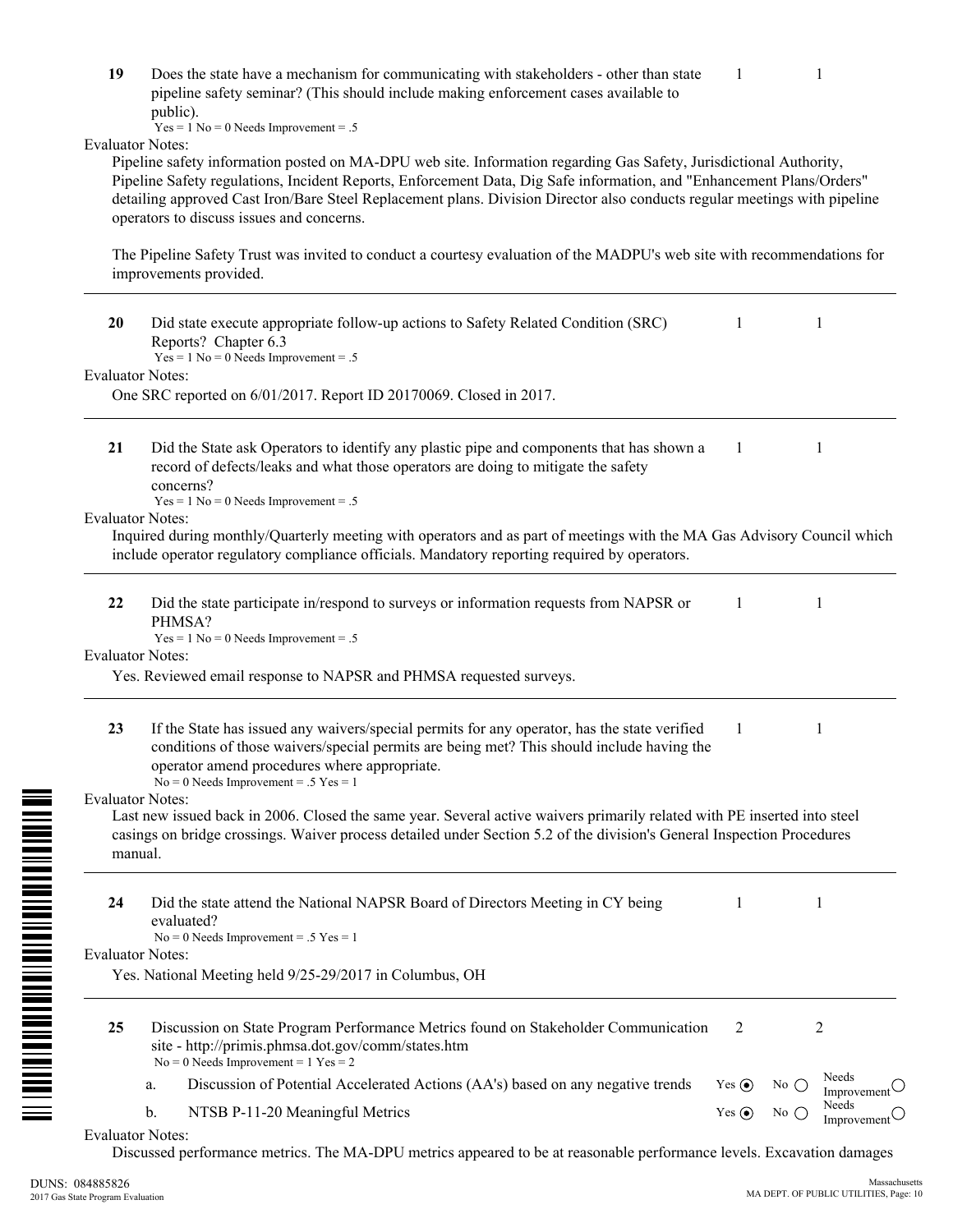per 1000 tickets have trended down since 2010. Currently averaging approximately 2.25. Inspection days per 1000 miles trending up since 2014 averaging 28 days. Inspector core training percentage for CY2017 at 90%. The high number of leaks repaired and #of Hazardous leaks repaired per 1000 miles are results of the ongoing CI and Bare Steel replacement programs. The average number of outstanding leaks remains low as a result.

**26** Discussion with State on accuracy of inspection day information submitted into State Inspection Day Calculation Tool (SICT) Has the State updated SICT data? 1 1  $No = 0$   $Yes = 1$ 

Evaluator Notes:

The PM satisfied with current data submission. SICT data has been updated. The target is 10 positions. Tool last update July 2018. Does not anticipate making any changes. Due to recent inspector attrition only three qualified inspectors on staff. The program has hired two recently with a third offered a position during this program evaluation.

**27** Did the State verify Operators took appropriate action regarding Pipeline Flow Reversals, Product Changes and Conversions to Service? See ADP-2014-04 1 NA Needs Improvement = .5 No =  $0$  Yes = 1

Evaluator Notes:

N/A no flow reversal, product changes, and/or conversion to service.

**28** General Comments: **Info Onlyinfo Only Info Onlyinfo Only** 

Info Only = No Points

Evaluator Notes:

C2(b) - One point deduction (repeat) for not having a fully qualified inspector to perform TIMP inspections.

C6 - Item of Concern for Chair and PM letters. Due to attrition of inspection staff in 2017/18, the program is now at risk of not meeting certain time intervals going forward. They will likely have to make some risk based decisions resulting in some operator/units to slip past their established time intervals. At the time of this evaluation only two inspectors are available to perform inspections. The program is taking steps to fill vacant positions.

C16 - Repeat from last year. One-point deduction. The program does not currently have a qualified inspector to perform TIMP inspections. Unable to complete next round of IM plan reviews.

> Total points scored for this section: 46 Total possible points for this section: 48

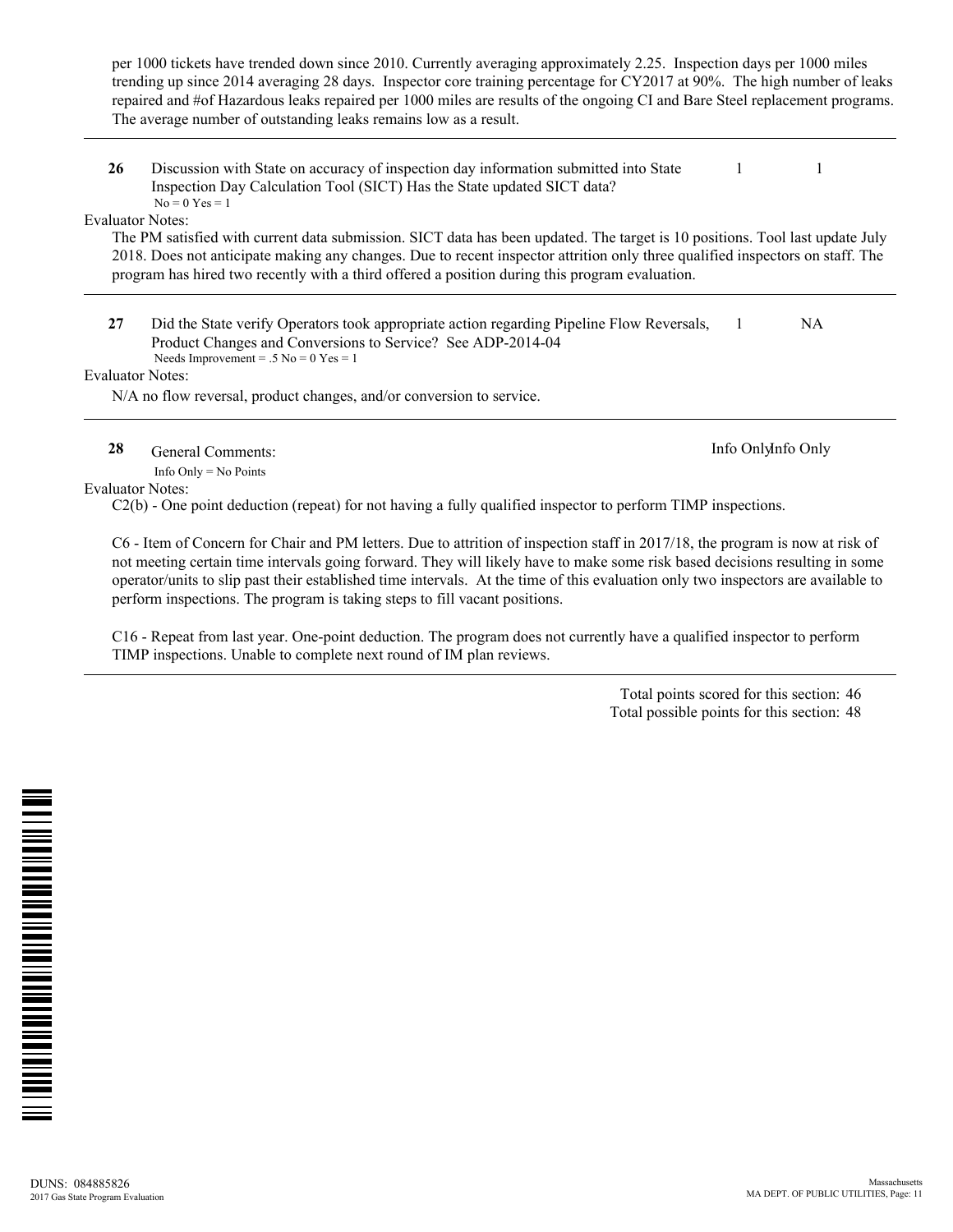| 1 | Does the state have written procedures to identify steps to be taken from the discovery to<br>resolution of a probable violation? Chapter 5.1<br>$Yes = 4 No = 0 Needs Important = 1-3$                                                                                                                                                      | 4           |               | 4                                        |
|---|----------------------------------------------------------------------------------------------------------------------------------------------------------------------------------------------------------------------------------------------------------------------------------------------------------------------------------------------|-------------|---------------|------------------------------------------|
|   | Procedures to notify an operator (company officer) when a noncompliance is<br>a.<br>identified                                                                                                                                                                                                                                               | Yes $\odot$ | No $\bigcirc$ | Needs<br>Improvement $\bigcirc$          |
|   | Procedures to routinely review progress of compliance actions to prevent delays or<br>b.<br>breakdowns                                                                                                                                                                                                                                       | Yes $\odot$ | No $\bigcap$  | Needs<br>Improvement                     |
|   | Procedures regarding closing outstanding probable violations<br>c.                                                                                                                                                                                                                                                                           | Yes $\odot$ | No $\bigcirc$ | Needs<br>Improvement $\bigcirc$          |
|   | <b>Evaluator Notes:</b><br>Yes. Procedure for Enforcement & Compliance found under Section 10.0 of the Division's General Inspection Procedure<br>manual.                                                                                                                                                                                    |             |               |                                          |
| 2 | Did the state follow compliance procedures (from discovery to resolution) and adequately<br>document all probable violations, including what resolution or further course of action is<br>needed to gain compliance? Chapter 5.1<br>$Yes = 4 No = 0$ Needs Improvement = 1-3                                                                 | 4           |               | $\overline{4}$                           |
|   | Were compliance actions sent to company officer or manager/board member if<br>a.<br>municipal/government system?                                                                                                                                                                                                                             | Yes $\odot$ | No $\bigcirc$ | Needs<br>Improvement $\bigcirc$          |
|   | Document probable violations<br>b.                                                                                                                                                                                                                                                                                                           | Yes $\odot$ | No $()$       | Needs<br>Improvement $\cup$              |
|   | Resolve probable violations<br>c.                                                                                                                                                                                                                                                                                                            | Yes $\odot$ | No $\bigcirc$ | Needs<br>Improvement $\bigcirc$          |
|   | d.<br>Routinely review progress of probable violations                                                                                                                                                                                                                                                                                       | Yes $\odot$ | No $\bigcirc$ | Needs<br>Improvement $\circlearrowright$ |
|   | Within 30 days, conduct a post-inspection briefing with the owner or operator of<br>e.<br>the gas or hazardous liquid pipeline facility inspected outlining any concerns; and                                                                                                                                                                | Yes $\odot$ | No $\bigcirc$ | Needs<br>Improvement $\bigcirc$          |
|   | Within 90 days, to the extent practicable, provide the owner or operator with written<br>f.<br>preliminary findings of the inspection.                                                                                                                                                                                                       | Yes $\odot$ | No $\bigcap$  | Needs<br>Improvement $\circlearrowleft$  |
|   | <b>Evaluator Notes:</b><br>Issues well documented. Correspondence addressed to company or local government official. Remedial actions taken by<br>operator to resolve non-compliance follow-up on. Correspondence makes reference to state specific civil penalty amounts.                                                                   |             |               |                                          |
| 3 | Did the state issue compliance actions for all probable violations discovered?<br>$Yes = 2 No = 0 Needs Improvement = 1$                                                                                                                                                                                                                     | 2           |               | $\overline{2}$                           |
|   | <b>Evaluator Notes:</b><br>Yes. Reviewed inspection documentation and associated correspondence. Compliance actions correlate with numbers<br>submitted under Attachment 3 of the Progress Report.                                                                                                                                           |             |               |                                          |
| 4 | Did compliance actions give reasonable due process to all parties? Including "show<br>cause" hearing if necessary.<br>$Yes = 2 No = 0$                                                                                                                                                                                                       | 2           |               | 2                                        |
|   | <b>Evaluator Notes:</b><br>Yes. Correspondence to operators outline procedures for challenging where a penalty or corrective action has been<br>recommended.                                                                                                                                                                                 |             |               |                                          |
| 5 | Is the program manager familiar with state process for imposing civil penalties? Were<br>civil penalties considered for repeat violations (with severity consideration) or violations<br>resulting in incidents/accidents? (describe any actions taken)<br>$Yes = 2 No = 0 Needs Improvement = 1$                                            | 2           |               | 2                                        |
|   | Evaluator Notes:<br>Yes. The PM is familiar with the civil penalty process and has the authority to issue penalties without commission approval.<br>Civil penalties are considered for repeat violations and several civil penalties have been assessed in prior years. Civil<br>penalties in the amount of \$250,000.00 assessed in CY2017. |             |               |                                          |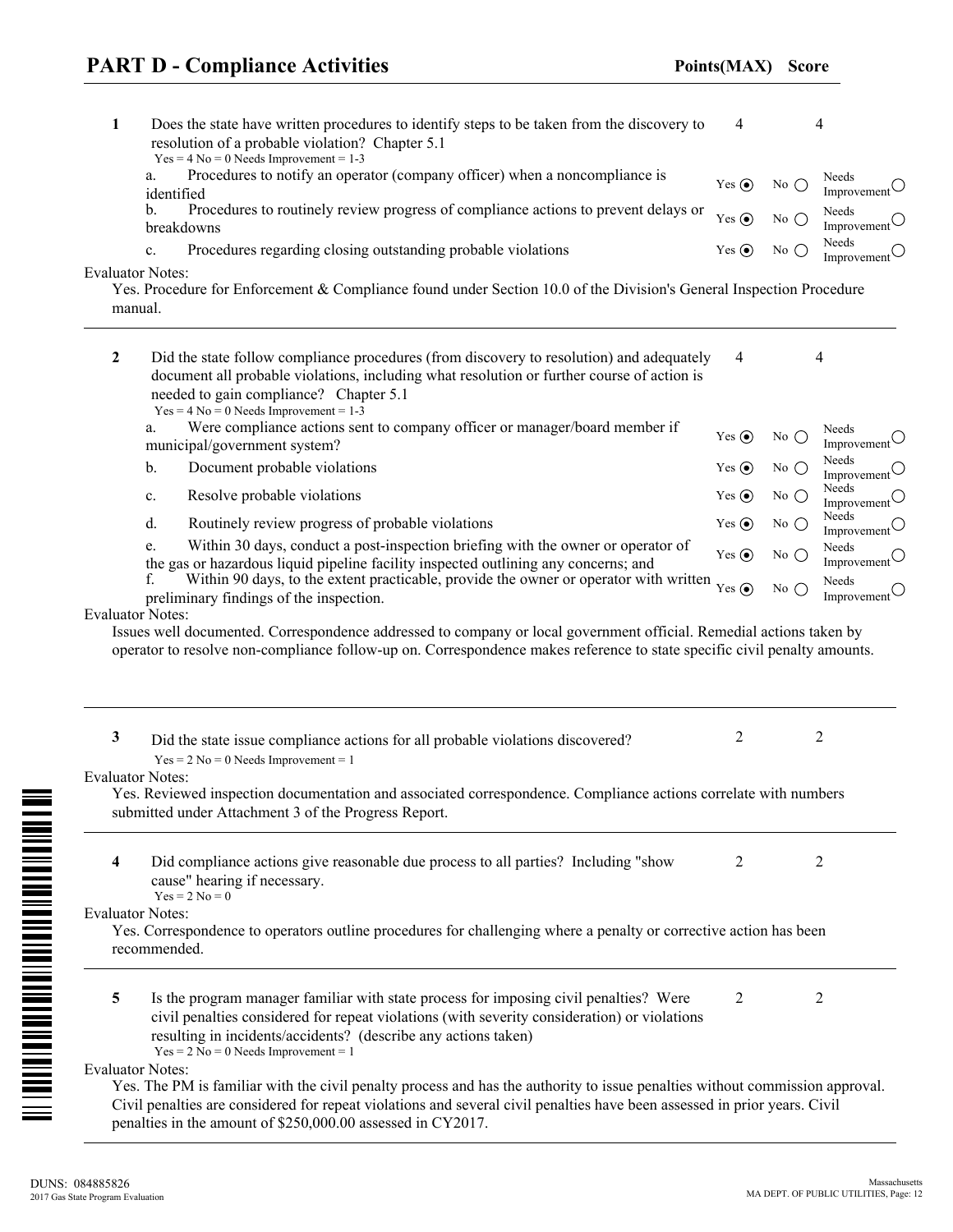|                  | Can the State demonstrate it is using their enforcement fining authority for pipeline safety                       |  |
|------------------|--------------------------------------------------------------------------------------------------------------------|--|
|                  | violations?                                                                                                        |  |
|                  | $Yes = 1 No = 0 Needs Improvement = .5$                                                                            |  |
| Evaluator Notes: |                                                                                                                    |  |
|                  | Yes as previously noted in past evaluations. Several civil penalties assessed & collected in 2017 totaling \$250K. |  |

**7** General Comments: Info OnlyInfo Only Info Only = No Points

Evaluator Notes:

Total points scored for this section: 15 Total possible points for this section: 15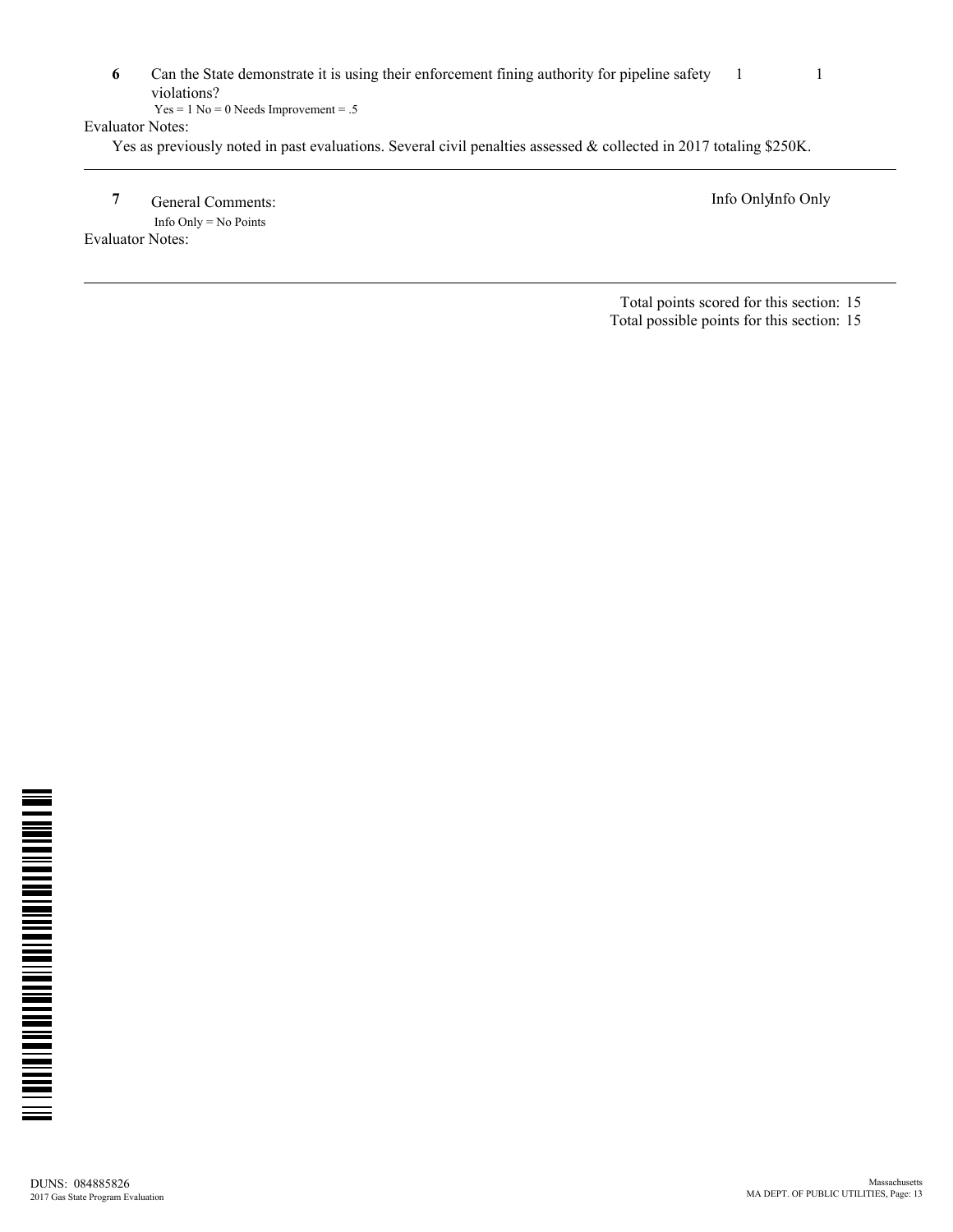| 1                       | Does the state have written procedures to address state actions in the event of an incident/<br>accident?<br>$Yes = 2 No = 0 Needs Improvement = 1$                                                                                                                                                                                                                                         | 2           |               | $\overline{c}$                           |
|-------------------------|---------------------------------------------------------------------------------------------------------------------------------------------------------------------------------------------------------------------------------------------------------------------------------------------------------------------------------------------------------------------------------------------|-------------|---------------|------------------------------------------|
| <b>Evaluator Notes:</b> | Yes. Section 12.0 (Investigation of Incidents), Appendices "J" (Telephonic Incident) Notification, "K" (Memorandum of<br>Understanding Between DOT and NTSB), and "L" (Incident Investigation Form)                                                                                                                                                                                         |             |               |                                          |
| $\overline{2}$          | Does state have adequate mechanism to receive and respond to operator reports of<br>incidents, including after-hours reports? And did state keep adequate records of Incident/<br>Accident notifications received? Chapter 6<br>$Yes = 2 No = 0 Needs Improvement = 1$                                                                                                                      | 2           |               | 2                                        |
|                         | Acknowledgement of MOU between NTSB and PHMSA (Appendix D)<br>a.                                                                                                                                                                                                                                                                                                                            | Yes $\odot$ | $No$ $()$     | Needs<br>Improvement $\circlearrowright$ |
|                         | Acknowledgement of Federal/State Cooperation in case of incident/accident<br>b.<br>(Appendix E)                                                                                                                                                                                                                                                                                             | Yes $\odot$ | No $\bigcirc$ | Needs<br>Improvement $\circlearrowright$ |
| <b>Evaluator Notes:</b> | Yes. Section 12 of manual and Appendix "J". 24Hr Telephonic Incident Notification number for receiving and responding to<br>reports. Records of all notifications appear complete. Also Section 12.10 and Appendix "K" which note the MOU between<br>the NTSB and PHMSA.                                                                                                                    |             |               |                                          |
| $\mathbf{3}$            | If onsite investigation was not made, did state obtain sufficient information from the<br>operator and/or by other means to determine the facts to support the decision to not go<br>on-site? Chapter 6<br>$Yes = 1 No = 0 Needs Important = .5$                                                                                                                                            | 1           | NA            |                                          |
| <b>Evaluator Notes:</b> |                                                                                                                                                                                                                                                                                                                                                                                             |             |               |                                          |
|                         | N/A. Onsite visit for the one reportable incident in CY2017.                                                                                                                                                                                                                                                                                                                                |             |               |                                          |
| 4                       | Were all incidents investigated, thoroughly documented, and with conclusions and<br>recommendations?<br>$Yes = 3 No = 0 Needs Important = 1-2$                                                                                                                                                                                                                                              | 3           |               | 3                                        |
|                         | Observations and document review<br>a.                                                                                                                                                                                                                                                                                                                                                      | Yes $\odot$ | No $\bigcirc$ | Needs<br>Improvement $\cup$              |
|                         | <b>Contributing Factors</b><br>b.                                                                                                                                                                                                                                                                                                                                                           | Yes $\odot$ | No()          | Needs<br>Improvement $\circlearrowright$ |
|                         | Recommendations to prevent recurrences when appropriate<br>c.                                                                                                                                                                                                                                                                                                                               | Yes $\odot$ | No $\bigcirc$ | Needs<br>Improvement $\circlearrowright$ |
| <b>Evaluator Notes:</b> | Incidents investigations are well documented. Inspection staff make excellent use of photographs as part of the incident<br>investigation reports. Reports are thorough and complete.                                                                                                                                                                                                       |             |               |                                          |
| 5                       | Did the state initiate compliance action for violations found during any incident/accident<br>investigation?<br>$Yes = 1 No = 0$                                                                                                                                                                                                                                                            | 1           | <b>NA</b>     |                                          |
| <b>Evaluator Notes:</b> |                                                                                                                                                                                                                                                                                                                                                                                             |             |               |                                          |
|                         | N/A. No PV's identified as part of incident investigation.                                                                                                                                                                                                                                                                                                                                  |             |               |                                          |
| 6                       | Did the state assist Region Office or Accident Investigation Division (AID) by taking<br>appropriate follow-up actions related to the operator incident reports to ensure accuracy<br>and final report has been received by PHMSA? (validate report data from operators<br>concerning incidents/accidents and investigate discrepancies) Chapter 6<br>$Yes = 1 No = 0 Needs Important = .5$ | 1           |               | 1                                        |
| <b>Evaluator Notes:</b> |                                                                                                                                                                                                                                                                                                                                                                                             |             |               |                                          |
|                         | Yes, as necessary. Per their procedures, the DPU review any 30 day incident reports filed by local distribution companies<br>with PHMSA. The DPU will also monitors to see if companies have filed supplemental reports to PHMSA to reflect changes<br>and updated information. The program maintains communications with AID and region office during reportable events.                   |             |               |                                          |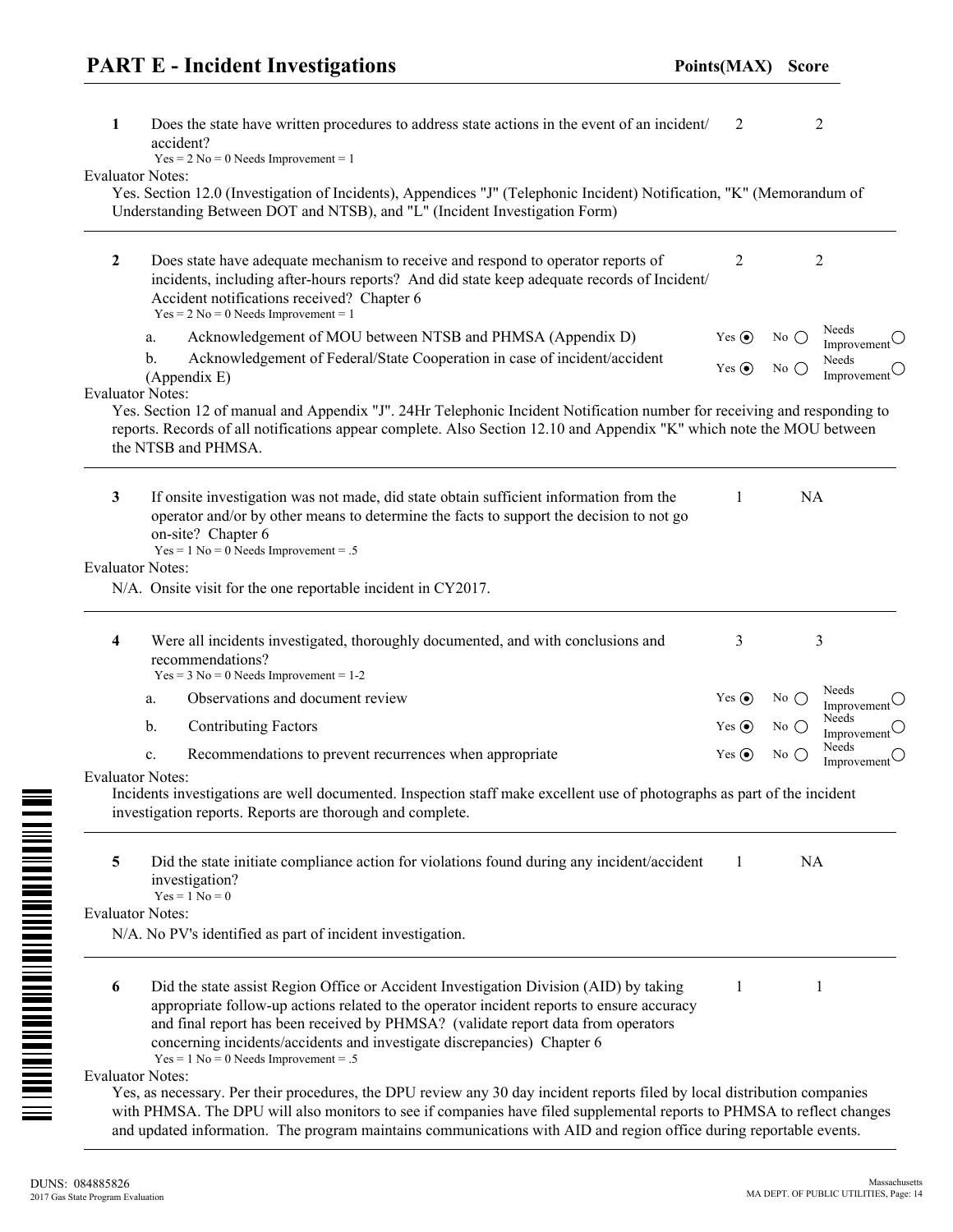**7** Does state share lessons learned from incidents/accidents? (sharing information, such as: at NAPSR Region meetings, state seminars, etc) 1 1  $Yes = 1 No = 0$ 

#### Evaluator Notes:

Yes as part of the NAPSR Eastern Region - State of the State presentation and during the annual NAPSR National meeting.

**8** General Comments: Info OnlyInfo Only Info Only = No Points

Evaluator Notes:

Total points scored for this section: 9 Total possible points for this section: 9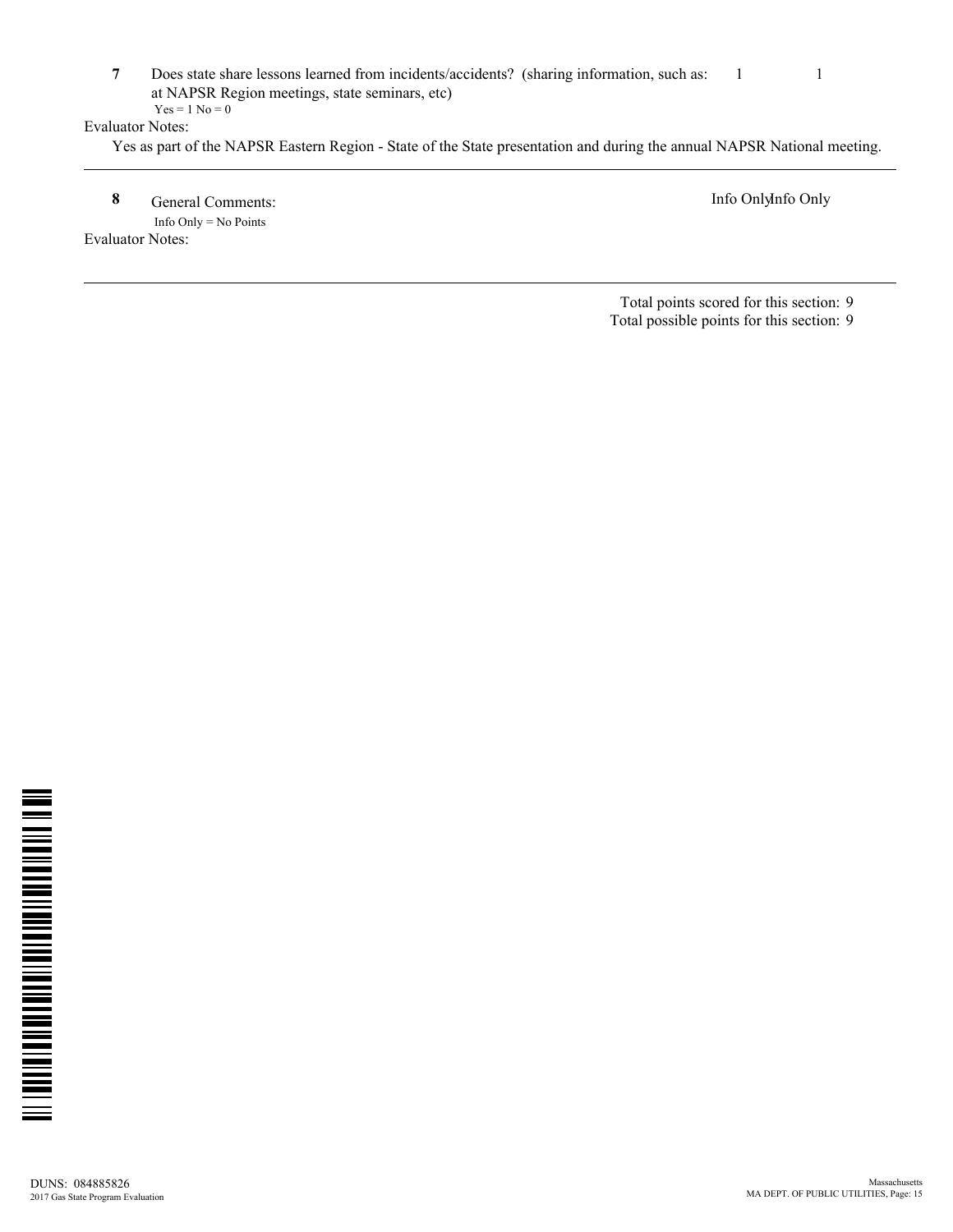| 1                            | Has the state reviewed directional drilling/boring procedures of each pipeline operator or<br>its contractor to determine if they include actions to protect their facilities from the<br>dangers posed by drilling and other trench less technologies? NTSB<br>$Yes = 2 No = 0 Needs Important = 1$ | 2                  | 2              |
|------------------------------|------------------------------------------------------------------------------------------------------------------------------------------------------------------------------------------------------------------------------------------------------------------------------------------------------|--------------------|----------------|
| <b>Evaluator Notes:</b>      |                                                                                                                                                                                                                                                                                                      |                    |                |
|                              | Yes, reviewed as part of a overall review of the operator's written O&M plan.                                                                                                                                                                                                                        |                    |                |
| $\overline{2}$               | Did the state inspector verify pipeline operators are following their written procedures<br>pertaining to notification of excavation, marking, positive response and the availability<br>and use of the one call system?<br>$Yes = 2 No = 0 Needs Improvement = 1$                                   | 2                  | 2              |
| <b>Evaluator Notes:</b>      |                                                                                                                                                                                                                                                                                                      |                    |                |
|                              | Yes. Covered during standard inspections. Also, Dig Safe violation reports sub mitted to the agency are reviewed to identify<br>probable violations and possible enforcement action as needed.                                                                                                       |                    |                |
| 3                            | Did the state encourage and promote practices for reducing damages to all underground<br>facilities to its regulated companies? (i.e. such as promoting/adopting the CGA Best<br>Practices encouraging adoption of the 9 Elements, etc.)<br>$Yes = 2 No = 0 Needs$ Improvement = 1                   | 2                  | 2              |
| <b>Evaluator Notes:</b>      |                                                                                                                                                                                                                                                                                                      |                    |                |
|                              | Yes. Dig Safe training provided annually by the agency for excavator community. Information also posted on the MA-DPU<br>web site.                                                                                                                                                                   |                    |                |
| 4                            | Has the agency or another organization within the state collected data and evaluated<br>trends on the number of pipeline damages per 1,000 locate requests? (This can include<br>DIRT and other data shared and reviewed by the pipeline safety program)<br>$Yes = 2 No = 0 Needs Important = 1$     | 2                  | $\overline{2}$ |
| <b>Evaluator Notes:</b>      |                                                                                                                                                                                                                                                                                                      |                    |                |
|                              | Yes. Monthly data tracker reviewed. Dig Safe Activity Reports required to be submitted by pipeline operators on a quarterly<br>bases. State averaged 2.5 damages per 1000 miles of pipe for CY2017                                                                                                   |                    |                |
| 5<br><b>Evaluator Notes:</b> | <b>General Comments:</b><br>Info Only = $No$ Points                                                                                                                                                                                                                                                  | Info OnlyInfo Only |                |

Total points scored for this section: 8 Total possible points for this section: 8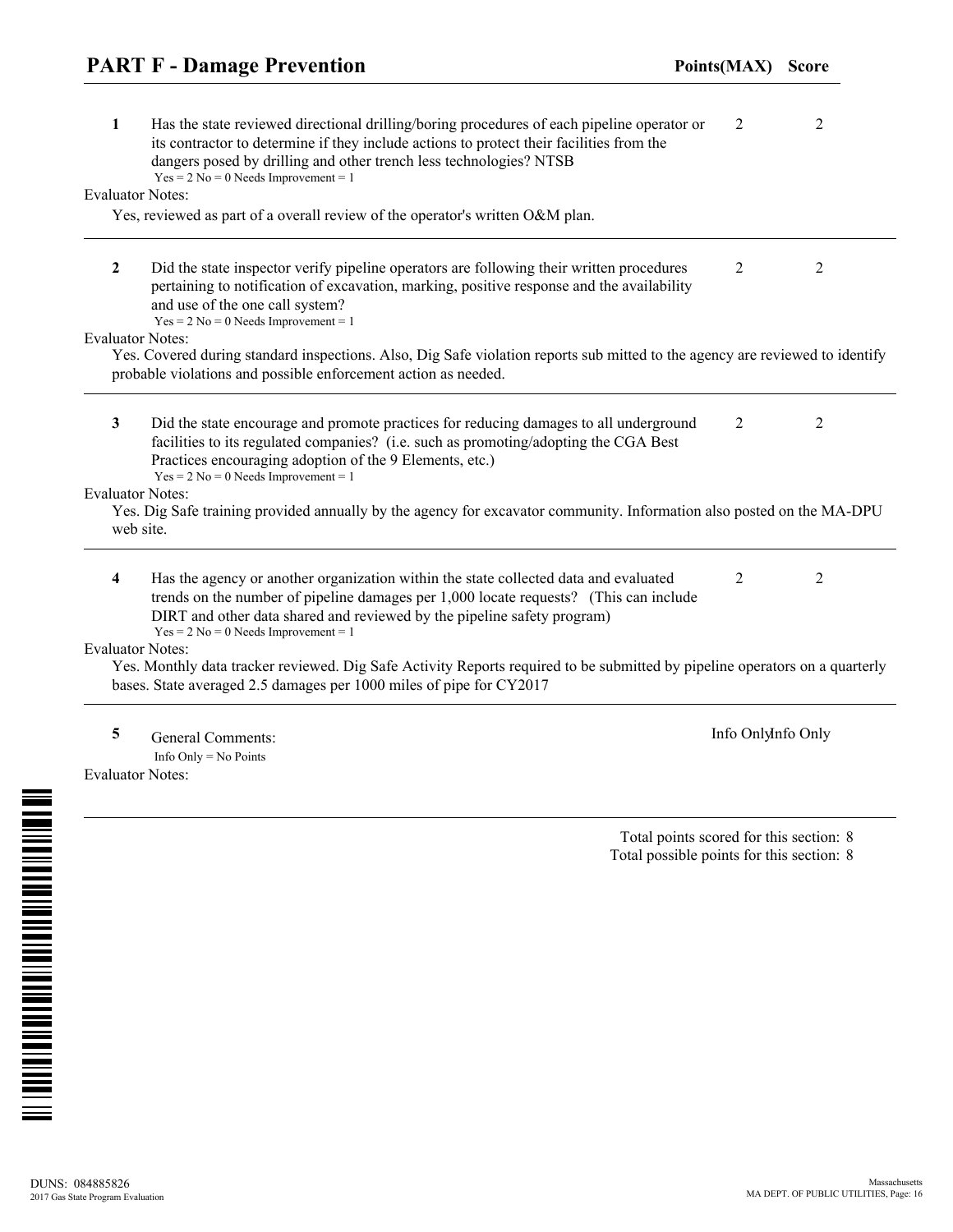| 1 | Operator, Inspector, Location, Date and PHMSA Representative<br>Info Only = $No$ Points                                                                                                                                                                                                                                                                           | Info OnlyInfo Only |                |
|---|-------------------------------------------------------------------------------------------------------------------------------------------------------------------------------------------------------------------------------------------------------------------------------------------------------------------------------------------------------------------|--------------------|----------------|
|   | Name of Operator Inspected:<br>1. Eversource 2. National Grid                                                                                                                                                                                                                                                                                                     |                    |                |
|   | Name of State Inspector(s) Observed:<br>Angela Motley, Terrence Townsend                                                                                                                                                                                                                                                                                          |                    |                |
|   | Location of Inspection:<br>1. Fairhaven, MA 2. Yarmouth, MA                                                                                                                                                                                                                                                                                                       |                    |                |
|   | Date of Inspection:<br>1.7/30/2018 2.7/31-8/01/2018                                                                                                                                                                                                                                                                                                               |                    |                |
|   | Name of PHMSA Representative:<br>David Lykken                                                                                                                                                                                                                                                                                                                     |                    |                |
|   | <b>Evaluator Notes:</b><br>Observed MA-DPU staff performing the following inspections.<br>1. Residential service line extension replacement. OQ records, MAOP validation, Pipe material inspection, installation and<br>joining procedure review, backfill material, MSA assembly and riser location, CGI instrument check.                                       |                    |                |
|   | 2. Replacement of 20-inch STW high pressure supply pipeline. Welding procedures reviewed, Visual check of completed<br>butt and branch connections. Review of non-destructive testing records; Material and fittings inspection; MAOP validation;<br>Coating inspection of pipe, joints and irregular fittings; and other general pipeline construction elements. |                    |                |
| 2 | Was the operator or operator's representative notified and/or given the opportunity to be<br>present during inspection?<br>$Yes = 1 No = 0$                                                                                                                                                                                                                       | 1                  | 1              |
|   | <b>Evaluator Notes:</b><br>Because these were considered "unannounced" construction inspections, the operator was not notified ahead of time. The<br>operator was present during both inspections                                                                                                                                                                 |                    |                |
| 3 | Did the inspector use an appropriate inspection form/checklist and was the form/checklist<br>used as a guide for the inspection? (New regulations shall be incorporated)<br>$Yes = 2 No = 0 Needs Important = 1$                                                                                                                                                  | 2                  | $\overline{2}$ |
|   | <b>Evaluator Notes:</b>                                                                                                                                                                                                                                                                                                                                           |                    |                |
|   | Yes. MA-DPU inspections forms utilized. No issues with content.                                                                                                                                                                                                                                                                                                   |                    |                |
|   | Did the inspector thoroughly document results of the inspection?<br>$Yes = 2 No = 0 Needs Important = 1$                                                                                                                                                                                                                                                          | $\mathcal{D}$      | $\mathcal{D}$  |
|   | <b>Evaluator Notes:</b><br>Yes. Inspector(s) observations were well documented. Recorded findings noted and presented to the operator during exit<br>interviews.                                                                                                                                                                                                  |                    |                |
| 5 | Did the inspector check to see if the operator had necessary equipment during inspection<br>to conduct tasks viewed? (Maps, pyrometer, soap spray, CGI, etc.)<br>$Yes = 1 No = 0$                                                                                                                                                                                 | $\mathbf{1}$       | 1              |
|   | <b>Evaluator Notes:</b><br>Yes. 1. Inspectors observed fusion, mechanical compression type fitting, and pressure testing equipment. Fire extinguishers<br>checked. Inspectors took photos of material specifications on fittings being used.                                                                                                                      |                    |                |
|   | 2. Inspectors observed welding equipment, welding inspector multimenter equipment, non-destructive testing equipment, Fire<br>extinguishers checked. Inspectors took photos of material specifications on pipeline fittings and valves.                                                                                                                           |                    |                |
| 6 | Did the inspector adequately review the following during the field portion of the state<br>evaluation? (check all that apply on list)<br>$Yes = 2 No = 0 Needs Improvement = 1$                                                                                                                                                                                   | 2                  | $\overline{2}$ |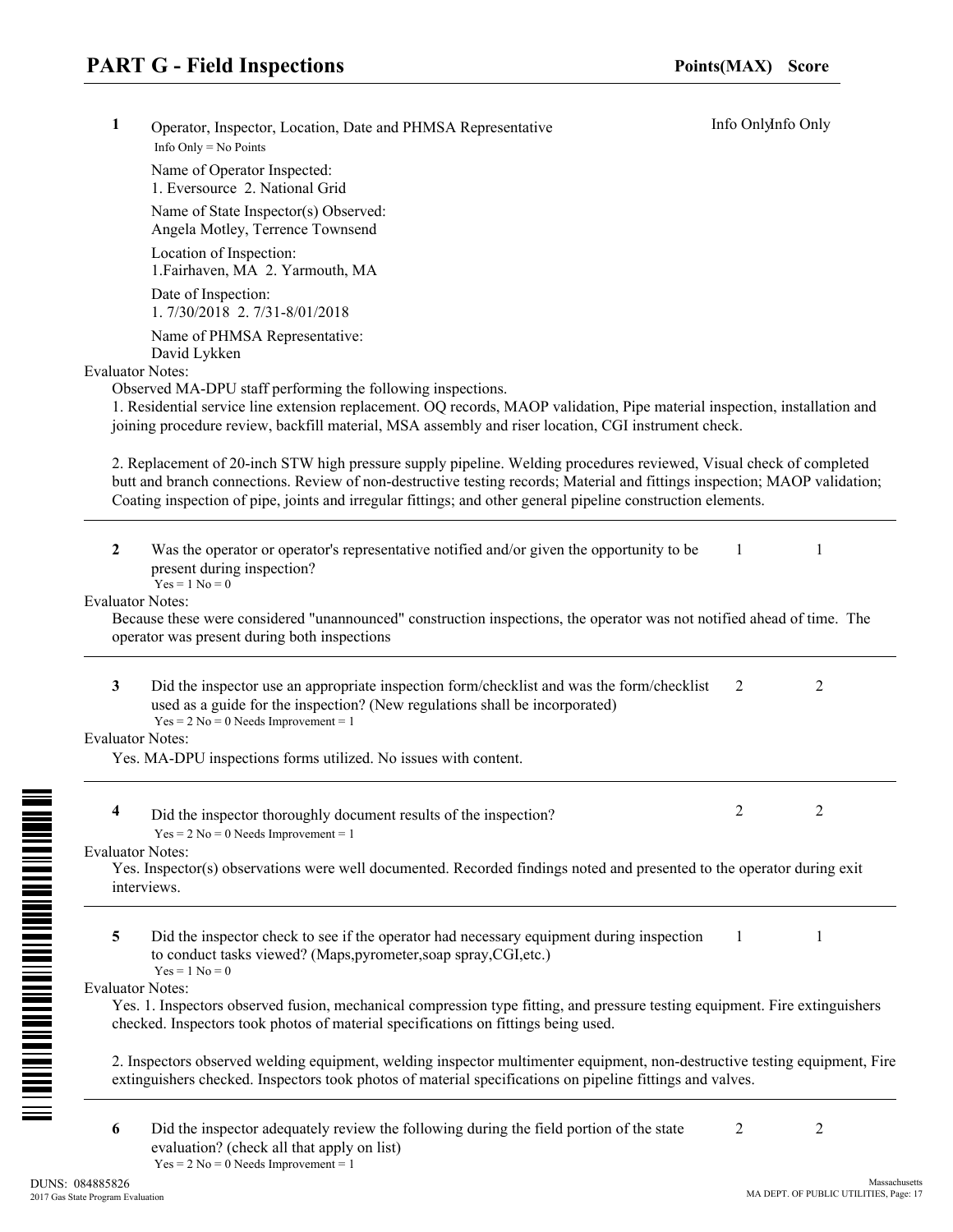|                                                                                                                                                                                                                                                                                 | a.                      | Procedures                                                                                                                                                                                                                                                                                                           | $\boxtimes$                 |                    |
|---------------------------------------------------------------------------------------------------------------------------------------------------------------------------------------------------------------------------------------------------------------------------------|-------------------------|----------------------------------------------------------------------------------------------------------------------------------------------------------------------------------------------------------------------------------------------------------------------------------------------------------------------|-----------------------------|--------------------|
|                                                                                                                                                                                                                                                                                 | b.                      | Records                                                                                                                                                                                                                                                                                                              | $\boxtimes$                 |                    |
|                                                                                                                                                                                                                                                                                 | c.                      | <b>Field Activities</b>                                                                                                                                                                                                                                                                                              | $\boxtimes$                 |                    |
|                                                                                                                                                                                                                                                                                 | d.                      | Other (please comment)                                                                                                                                                                                                                                                                                               | $\Box$                      |                    |
|                                                                                                                                                                                                                                                                                 | <b>Evaluator Notes:</b> |                                                                                                                                                                                                                                                                                                                      |                             |                    |
|                                                                                                                                                                                                                                                                                 |                         | Yes. No issues noted. Inspector asked good questions during field observations. Communicated with operator each time an<br>issue was identified instead of waiting until exit interviews.                                                                                                                            |                             |                    |
|                                                                                                                                                                                                                                                                                 |                         |                                                                                                                                                                                                                                                                                                                      |                             |                    |
| 7                                                                                                                                                                                                                                                                               |                         | Did the inspector have adequate knowledge of the pipeline safety program and<br>regulations? (Evaluator will document reasons if unacceptable)<br>$Yes = 2 No = 0 Needs Improvement = 1$                                                                                                                             | 2                           | 2                  |
|                                                                                                                                                                                                                                                                                 | <b>Evaluator Notes:</b> |                                                                                                                                                                                                                                                                                                                      |                             |                    |
|                                                                                                                                                                                                                                                                                 |                         | Yes. Inspector demonstrated adequate knowledge.                                                                                                                                                                                                                                                                      |                             |                    |
| $\bf{8}$                                                                                                                                                                                                                                                                        | $Yes = 1 No = 0$        | Did the inspector conduct an exit interview? (If inspection is not totally complete the<br>interview should be based on areas covered during time of field evaluation)                                                                                                                                               | 1                           | 1                  |
|                                                                                                                                                                                                                                                                                 | <b>Evaluator Notes:</b> |                                                                                                                                                                                                                                                                                                                      |                             |                    |
|                                                                                                                                                                                                                                                                                 |                         | Yes. As noted prior exit interviews expressed both verbally on site and via correspondence to operators.                                                                                                                                                                                                             |                             |                    |
| 9                                                                                                                                                                                                                                                                               | $Yes = 1 No = 0$        | During the exit interview, did the inspector identify probable violations found during the<br>inspections? (if applicable)                                                                                                                                                                                           | 1                           | 1                  |
|                                                                                                                                                                                                                                                                                 |                         | records not current, Potential issues not identified by headquarters inspection process and corrected at operational level (All<br>192.801(a) & 809(a); Main Construction (192.303); Main Construction Inspection (192.305); Meter/Regulator Protection<br>(192.355); EFV Installation (192.383); Purging (192.629). |                             |                    |
| 10<br>General Comments: 1) What did the inspector observe in the field? (Narrative<br>description of field observations and how inspector performed) 2) Best Practices to Share<br>with Other States - (Field - could be from operator visited or state inspector practices) 3) |                         |                                                                                                                                                                                                                                                                                                                      |                             | Info OnlyInfo Only |
|                                                                                                                                                                                                                                                                                 | Other.                  | Info Only = $No$ Points                                                                                                                                                                                                                                                                                              |                             |                    |
|                                                                                                                                                                                                                                                                                 | a.                      | Abandonment                                                                                                                                                                                                                                                                                                          |                             |                    |
|                                                                                                                                                                                                                                                                                 | $\mathbf b$ .           | Abnormal Operations                                                                                                                                                                                                                                                                                                  |                             |                    |
|                                                                                                                                                                                                                                                                                 | $c_{\cdot}$             | <b>Break-Out Tanks</b>                                                                                                                                                                                                                                                                                               |                             |                    |
|                                                                                                                                                                                                                                                                                 | d.                      | <b>Compressor or Pump Stations</b>                                                                                                                                                                                                                                                                                   |                             |                    |
|                                                                                                                                                                                                                                                                                 | e.                      | Change in Class Location                                                                                                                                                                                                                                                                                             |                             |                    |
|                                                                                                                                                                                                                                                                                 | f.                      | Casings                                                                                                                                                                                                                                                                                                              | $\boxtimes$                 |                    |
|                                                                                                                                                                                                                                                                                 | g.                      | <b>Cathodic Protection</b>                                                                                                                                                                                                                                                                                           | $\boxtimes$                 |                    |
|                                                                                                                                                                                                                                                                                 | h.                      | Cast-iron Replacement                                                                                                                                                                                                                                                                                                | $\mathbb{R}^2$              |                    |
|                                                                                                                                                                                                                                                                                 | i.                      | Damage Prevention                                                                                                                                                                                                                                                                                                    | $\boxtimes$                 |                    |
|                                                                                                                                                                                                                                                                                 | j.                      | Deactivation                                                                                                                                                                                                                                                                                                         | $\mathcal{A}$               |                    |
|                                                                                                                                                                                                                                                                                 | k.                      | <b>Emergency Procedures</b>                                                                                                                                                                                                                                                                                          | $\mathcal{L}_{\mathcal{A}}$ |                    |
|                                                                                                                                                                                                                                                                                 | 1.                      | Inspection of Right-of-Way                                                                                                                                                                                                                                                                                           | ⊠                           |                    |
|                                                                                                                                                                                                                                                                                 | m.                      | Line Markers                                                                                                                                                                                                                                                                                                         | $\boxtimes$                 |                    |
|                                                                                                                                                                                                                                                                                 | n.                      | Liaison with Public Officials                                                                                                                                                                                                                                                                                        | $\mathbb{R}^2$              |                    |
|                                                                                                                                                                                                                                                                                 | 0.                      | Leak Surveys                                                                                                                                                                                                                                                                                                         |                             |                    |
|                                                                                                                                                                                                                                                                                 | p.                      | <b>MOP</b>                                                                                                                                                                                                                                                                                                           | $\overline{\phantom{a}}$    |                    |
|                                                                                                                                                                                                                                                                                 | q.                      | <b>MAOP</b>                                                                                                                                                                                                                                                                                                          | $\boxtimes$                 |                    |
|                                                                                                                                                                                                                                                                                 | r.                      | Moving Pipe                                                                                                                                                                                                                                                                                                          | $\mathcal{L}_{\mathcal{A}}$ |                    |
|                                                                                                                                                                                                                                                                                 | S.                      | New Construction                                                                                                                                                                                                                                                                                                     | $\boxtimes$                 |                    |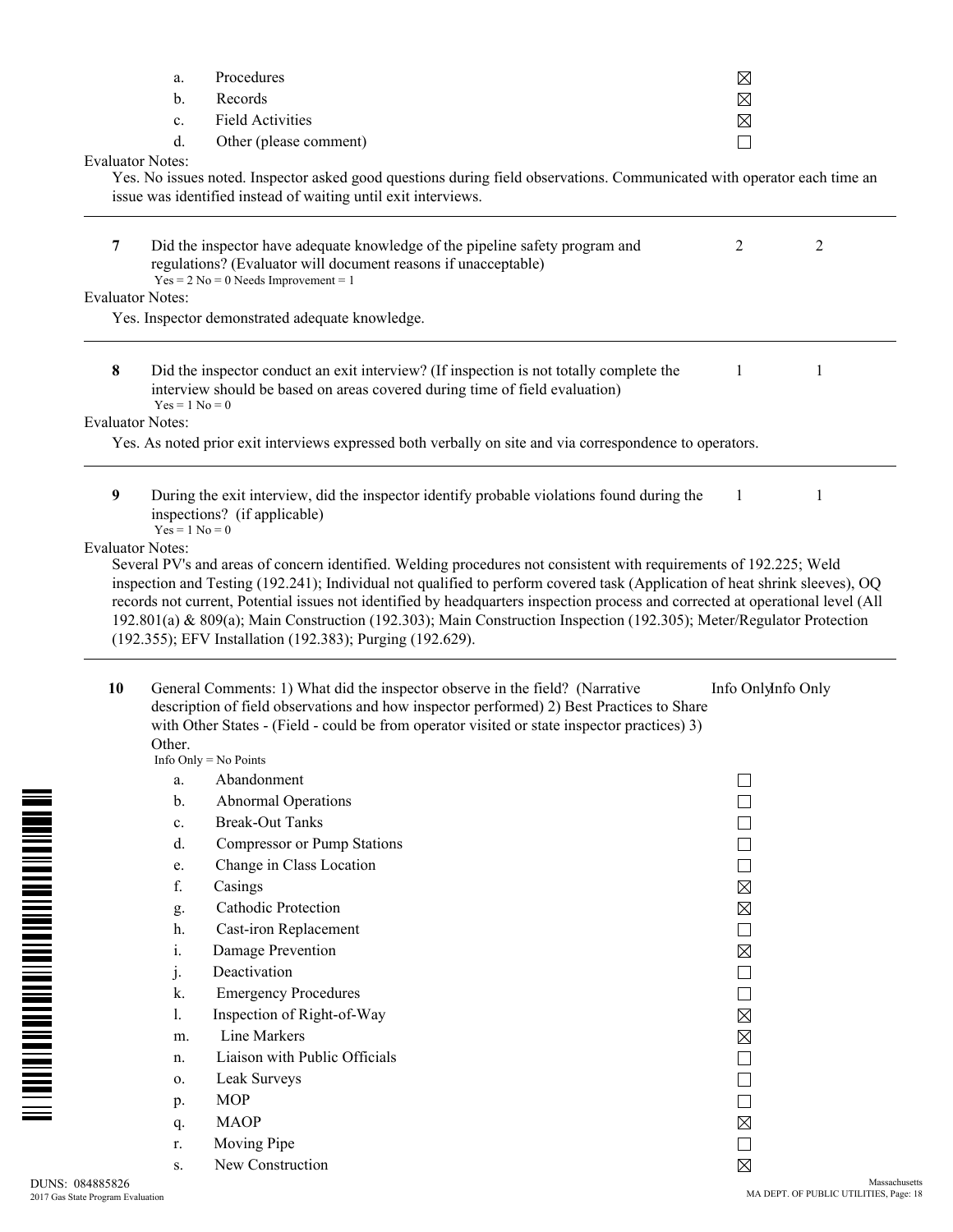| t.              | Navigable Waterway Crossings      |             |
|-----------------|-----------------------------------|-------------|
| u.              | Odorization                       |             |
| V.              | Overpressure Safety Devices       |             |
| W.              | Plastic Pipe Installation         | $\boxtimes$ |
| X.              | Public Education                  |             |
| у.              | Purging                           | ⊠           |
| Z.              | Prevention of Accidental Ignition |             |
| А.              | Repairs                           |             |
| Β.              | <b>Signs</b>                      |             |
| $\mathcal{C}$ . | Tapping                           |             |
| D.              | Valve Maintenance                 |             |
| Е.              | Vault Maintenance                 |             |
| F.              | Welding                           | $\boxtimes$ |
| G.              | OQ - Operator Qualification       | ⊠           |
| Н.              | Compliance Follow-up              |             |
| L               | Atmospheric Corrosion             |             |
| J.              | Other                             |             |

Evaluator Notes:

Inspectors did good job of noting observations during site visits and observed a number of questionable construction practices. Staff checked condition of crew equipment such as fusion gear, welding equipment, pressure testing devices, trench safety. Recorded pipe materials and fittings used at various sites. Checked accuracy of underground utility marks and requested dig tickets from contractor on site. Made good use of photographs as part of inspection documentation.

On job site #2 MADPU staff were persistent in continuing their inspection when after arriving on the job-site had been informed by the operator that the job had been shut down because the construction crew's CGI equipment had been identified as being past due on its next calibration test.

> Total points scored for this section: 12 Total possible points for this section: 12

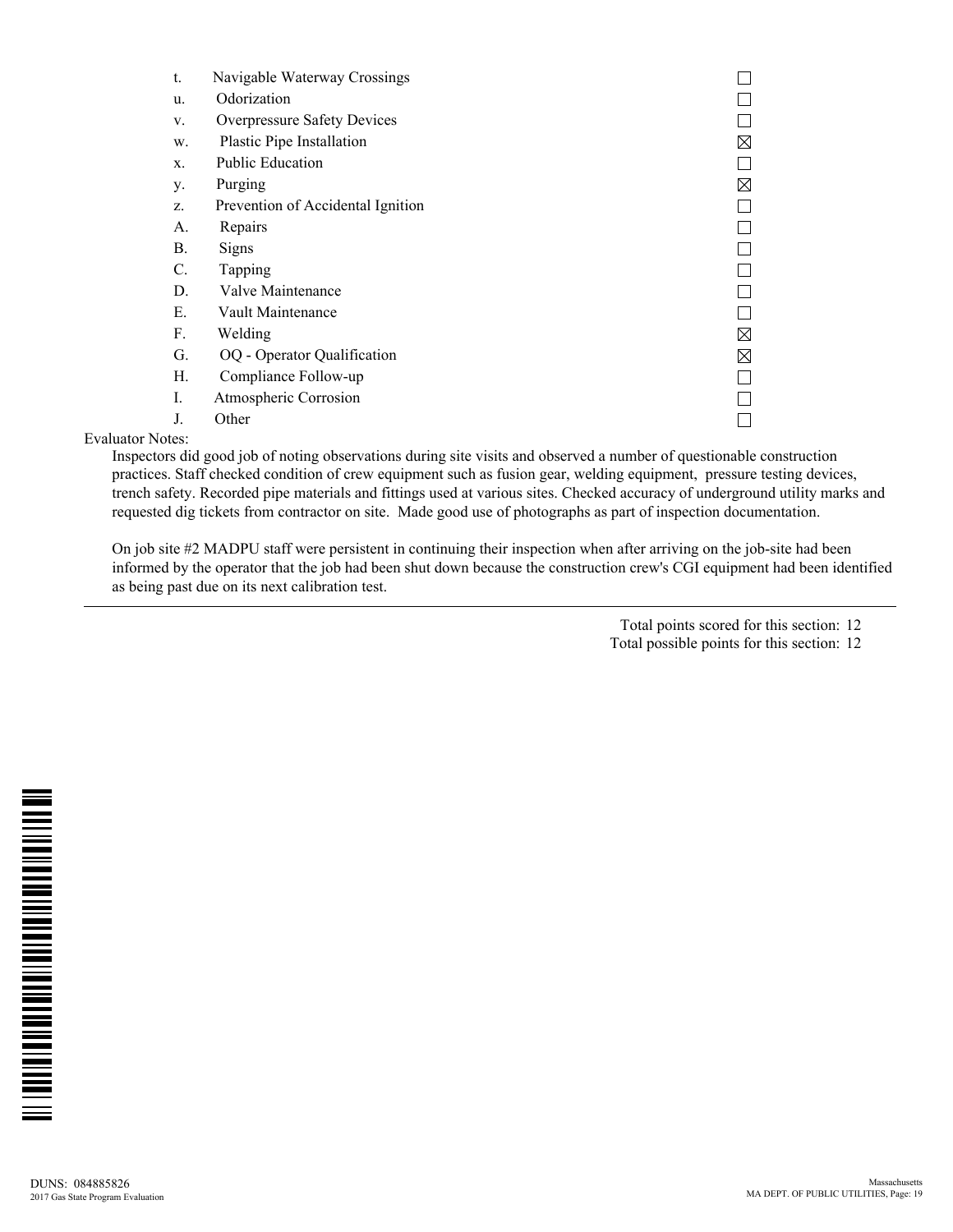|                         | <b>PART H</b> - Interstate Agent State (If Applicable)                                                                                                                                                                                                                                                          | Points(MAX)        | <b>Score</b> |
|-------------------------|-----------------------------------------------------------------------------------------------------------------------------------------------------------------------------------------------------------------------------------------------------------------------------------------------------------------|--------------------|--------------|
| 1                       | Did the state use the current federal inspection form $(s)$ ?                                                                                                                                                                                                                                                   | 1                  | <b>NA</b>    |
| <b>Evaluator Notes:</b> | $Yes = 1 No = 0 Needs Important = .5$                                                                                                                                                                                                                                                                           |                    |              |
|                         | N/A. Not a interstate agent                                                                                                                                                                                                                                                                                     |                    |              |
|                         |                                                                                                                                                                                                                                                                                                                 |                    |              |
| $\boldsymbol{2}$        | Are results documented demonstrating inspection units were reviewed in accordance with<br>"PHMSA directed inspection plan"?<br>$Yes = 1 No = 0 Needs Important = .5$                                                                                                                                            | -1                 | <b>NA</b>    |
| <b>Evaluator Notes:</b> |                                                                                                                                                                                                                                                                                                                 |                    |              |
|                         | N/A. Not a interstate agent                                                                                                                                                                                                                                                                                     |                    |              |
| 3                       | Did the state submit documentation of the inspections within 60 days as stated in its latest<br>Interstate Agent Agreement form?<br>$Yes = 1 No = 0 Needs Important = .5$                                                                                                                                       | -1                 | NA.          |
| <b>Evaluator Notes:</b> |                                                                                                                                                                                                                                                                                                                 |                    |              |
|                         | N/A. Not a interstate agent                                                                                                                                                                                                                                                                                     |                    |              |
| 4                       | Were probable violations identified by state referred to PHMSA for compliance? (NOTE:<br>PHMSA representative has discretion to delete question or adjust points, as appropriate,<br>based on number of probable violations; any change requires written explanation.)<br>$Yes = 1 No = 0 Needs Important = .5$ | -1                 | <b>NA</b>    |
| <b>Evaluator Notes:</b> |                                                                                                                                                                                                                                                                                                                 |                    |              |
|                         | N/A. Not a interstate agent                                                                                                                                                                                                                                                                                     |                    |              |
|                         |                                                                                                                                                                                                                                                                                                                 |                    |              |
| 5                       | Did the state immediately report to PHMSA conditions which may pose an imminent<br>safety hazard to the public or to the environment?<br>$Yes = 1 No = 0 Needs Important = .5$                                                                                                                                  | 1                  | <b>NA</b>    |
| <b>Evaluator Notes:</b> |                                                                                                                                                                                                                                                                                                                 |                    |              |
|                         | N/A. Not a interstate agent                                                                                                                                                                                                                                                                                     |                    |              |
| 6                       | Did the state give written notice to PHMSA within 60 days of all probable violations<br>found?<br>$Yes = 1 No = 0 Needs Important = .5$                                                                                                                                                                         |                    | NA           |
| <b>Evaluator Notes:</b> |                                                                                                                                                                                                                                                                                                                 |                    |              |
|                         | N/A. Not a interstate agent                                                                                                                                                                                                                                                                                     |                    |              |
| 7                       | Did the state initially submit documentation to support compliance action by PHMSA on<br>probable violations?                                                                                                                                                                                                   | -1                 | NA           |
| <b>Evaluator Notes:</b> | $Yes = 1 No = 0 Needs Important = .5$                                                                                                                                                                                                                                                                           |                    |              |
|                         | N/A. Not a interstate agent                                                                                                                                                                                                                                                                                     |                    |              |
|                         |                                                                                                                                                                                                                                                                                                                 |                    |              |
| 8                       | <b>General Comments:</b>                                                                                                                                                                                                                                                                                        | Info OnlyInfo Only |              |
|                         | Info Only = $No$ Points                                                                                                                                                                                                                                                                                         |                    |              |
| <b>Evaluator Notes:</b> |                                                                                                                                                                                                                                                                                                                 |                    |              |
|                         | Not a interstate agent                                                                                                                                                                                                                                                                                          |                    |              |

Total points scored for this section: 0 Total possible points for this section: 0